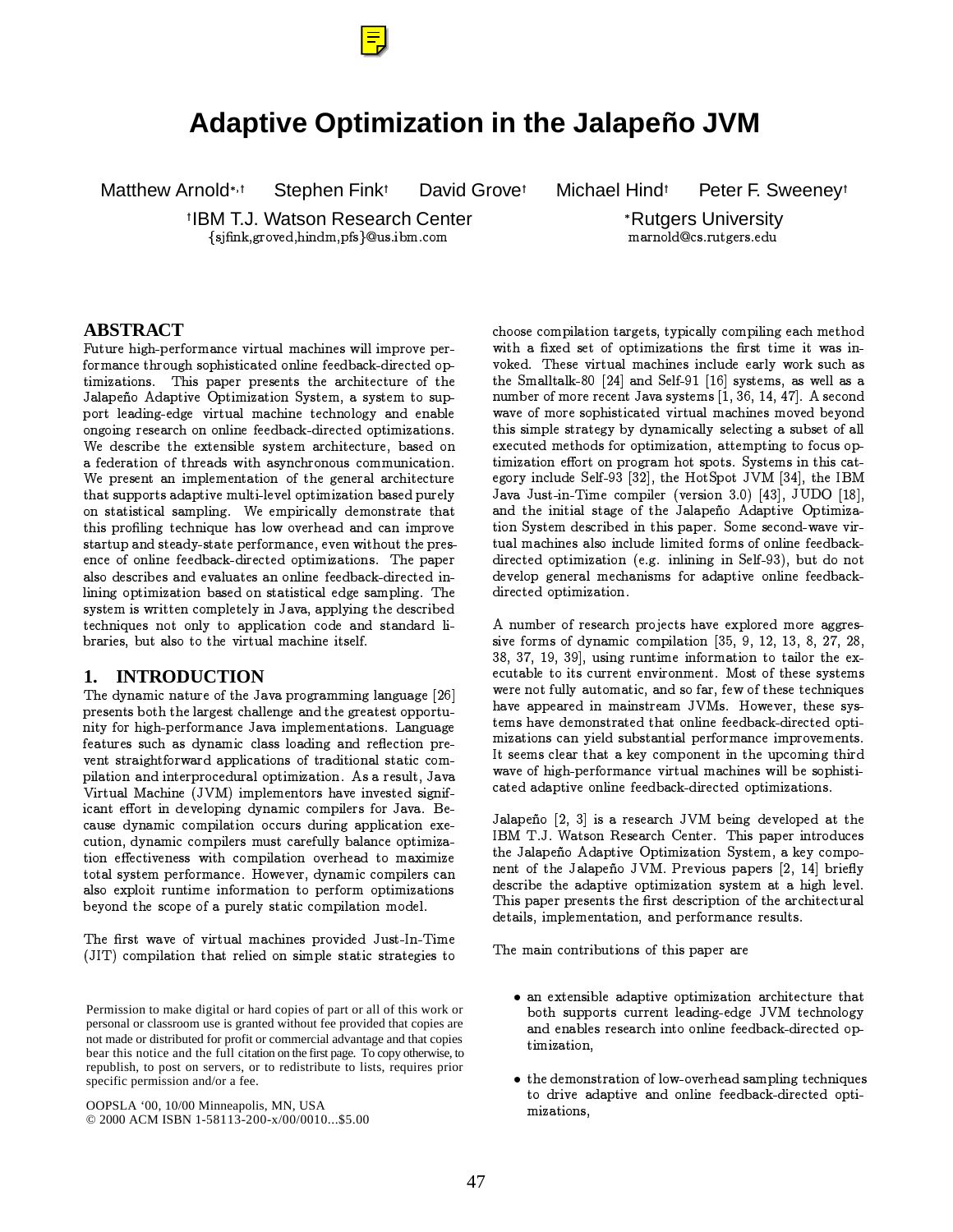- the demonstration of an adaptive optimization system ±b=b :.... ::::lb::!- :::b::::==b:::: !:::!: b :::::::::: :: ::: \$§ª¦1«¨µ,¤Qµ§¦Q®«ª¤,¥I¢2§Q²©8¬¨\*¶X§¨³±X«C©8¬¨¶³¤Q³¤¯¤-³B§j§®´ timization, and
- ¡K«¨L¬¨¬¢8¬«³4¬¦@®³¤,¦1¤-¨¢2«¢8¬§¨[«¨\*¥Z¤,¯«³²«¢8¬§¨p§;§²ª:¸ª©2¢ online feedback-directed optimization: inlining based on low-overhead sampling data. This optimization im-®ª§¯'¤,©®¤-ª2A§ª¦:«¨\*µ,¤4¹±D¿¿Ài§¨D«¯¤-ª«'¶¤·¼?¬¢8£\¬¦@®ª§¯¤´ ¦:¤-¨¢2©?ª«¨¶¬¨¶\²®X¢2§ÁÂ6ÀC½

 $\mathbf{r}$  is a complete that is a constraint of a constraint of a set of a late of a late of a constraint of  $\mathbf{r}$ JVM. Section 3 describes the architecture of the Jalapeño adaptive optimization system and highlights key issues and ¥¤,©8¬¶¨L¥¤µ-¬©8¬§¨©,½CÈ6¤,µ,¢8¬§¨KÊC¥¤,©2µ-ª2¬¹¤,©@¢8£¤Qª¤,µ,§'¦Q®¬³«'¢8¬§¨L¬¦Q´ ∞lene en te tre et veztren la alemanata en era trant en lan a te estatue els.  $\#$  and  $\#$  are the set of the source of the solution of the set of  $\#$  and  $\#$  and  $\#$   $\#$ °2000° 2008) are kal alaka alama ang khina at klasik agamatan na kakik sin ¤Î¤,µ,¢8¬¯'¤!«¨¥X³§¼?´E§¯¤-ª2£¤,«'¥d¦1¤,µ £«¨¬©2¦\$§ª@¥6ª2¬¯¬¨¶J«'¥«®\*¢8¬¯'¤ 。~~#fwyfwr#frw \ ce#few / warerse#o - #frwysafew s# siw sawr asso = a = Websetter V = = beson, V also = a = a = a = a = a = a = a = v = = a = v = = c = a = 2 = = = = = = = ¢8¬§¨IÑ:§ÎW¤-ª©4§²ªeµ,§¨\*µ-³²©8¬§¨©,½

## **2. BACKGROUND**

 $\mathbf{a}^T$  . It is a contract that  $\mathbf{a}^T$  is a contract the contract of  $\mathbf{a}^T$  . The contract of  $\mathbf{a}^T$ µ«¢8¬§¨©,½IÒµ,§'¦Q®ª¤-£\*¤¨\*©8¬¯'¤X¥¤,©2µª2¬®\*¢8¬§¨Y§eÄ6«³«®¤6Ũ§I«®®¤,«ª© in  $[2]$ . In this section we highlight the characteristics of islaacsa a bast aas aal aclaasad ta this aasade

Ä6«³«®¤6Ũ\*§L¬©!¼?ª2¬¢2¢2¤-¨y¬¨pÄ6«¯«yÓÂÕE½ÖA¨Y«'¥¥6¬¢8¬§¨¢2§J®ª§¯¬¥U¬¨¶ ≈ letable legesl charges and as al alcordious such concernances and history and the set ¥¤,©8¬¶¨!¥¤,µ-¬©8¬§¨X«³³§¼>©?¢8£¤>¢2¤,µ2£¨¬×²\*¤©?¥¤©2µ-ª2¬¹¤,¥C¬¨C¢8£¬©<®«®¤-<sup>ª</sup> to apply not only to application code, but also to the JVM itself. That is, we apply adaptive optimization to the JVM eseble en en el de la delle della consectione della della della cola della della della the garbage collector, and the adaptive optimization system itself.

Jalapeño employs a compile-only strategy; it compiles all ¦1¤,¢8£\*§6¥©4¢2§@¨\*«'¢8¬¯¤@µ,§6¥¤;¹¤-A§ª¤;¢8£¤,±!¤-Ã¤µ-²\*¢2¤'½?Ù²ª2ª¤-¨¢8³±·¢8£¤ ©2±6©2¢2¤¦Ú¬¨µ-³²¥¤,©;¢E¼?§;²³³±X§®¤-ª«'¢8¬§¨«³Bµ,§¦Q®¬³¤-ª©,½

- ¡K¾?£\*¤>ÛÜÝ,Þ,ßàáWÞcµ,§¦@®¬³¤-ªB¢8ª«¨©8³«¢2¤©c¹±6¢2¤,µ,§6¥¤,©<¥U¬ª¤µ,¢8³±4¬¨¢2§ ¨\*«'¢8¬¯¤Cµ,§6¥¤Q¹±X©8¬¦;²³«'¢8¬¨\*¶KÄ6«¯«â ©;§®W¤-ª«¨¥K©2¢2«µ2º½:¾?£¤ µ,§¦@®¬³¤-ªa¥§6¤,©!¨\*§'¢!®¤-ª2\$§ª¦ãª¤,¶¬©2¢2¤-ªK«³³§6µ,«¢8¬§¨c½¾?£¤ ¹\*«'©2¤-³¬¨¤)µ§¦Q®¬³¤-ª<®ª§¯¬¥¤,©j«ª¤-\$¤ª¤-¨\*µ¤µ,§'¦Q®¬³¤-ªA§ªf¢2¤,©2¢8´ ¬¨\*¶;®²ª2®§'©2¤,©,·\*«¨\*¥D¶¤-¨¤-ª«'¢2¤,©¨«¢8¬¯¤;µ§6¥¤e¢8£\*«'¢®¤-ª2\$§ª¦:© §¨³±!©8³¬¶£¢8³±!¹¤,¢2¢2¤-ª¢8£\*«¨!¹±6¢2¤,µ,§6¥¤;¬¨¢2¤-ª2®ª¤¢2«¢8¬§¨SÓÔ,Õ8½
- ¡K¾?£\*¤@ä-åfæàç@àèàgáé4µ,§¦@®¬³¤-ª@Ó¿,ÊÕ\*¢8ª«¨\*©8³«'¢2¤,©?¹±6¢2¤,µ,§6¥¤,©¬¨¢2§ «¨;¬¨¢2¤-ª¦1¤,¥U¬«'¢2¤ª¤-®ª¤,©2¤-¨¢2«'¢8¬§¨f·U²®§¨:¼?£¬µ £;¬¢®¤-ª2\$§ª¦:© • Josef Låes och Leskenberges i ka songenelse forst leg som at t ©2µ,«¨Iª¤,¶¬©2¢2¤-ª:«³³§6µ,«¢8¬§¨iÓÊ'êÕE·«¨L¤ëCµ-¬¤-¨¢@«¨¥K¤-Τµ,¢8¬¯¤ register allocator. For this paper, we group the com-®¬³¤ªâ ©e§®¢8¬¦Q¬°,«¢8¬§¨\*©;¬¨¢2§C©2¤,¯¤ª«³c³¤¯¤-³©,»
	- $-Ievel$  0 consists mainly of a set of optimizations ®¤-ª2A§ª¦:¤,¥X§¨´E¢8£¤-´\$ð\*±D¥U²ª2¬¨¶X¢8£\*¤;¢8ª«¨\*©8³«'¢8¬§¨Kª§'¦ ¹±6¢2¤,µ,§6¥¤,©e¢2§Q¢8£¤4¬¨¢2¤-ª¦:¤,¥6¬«¢2¤@ª¤-®ª¤©2¤-¨¢2«¢8¬§¨c½BÒ4© ¢8£¤,©2¤:§®¢8¬¦Q¬°,«'¢8¬§¨©Qª¤,¥6²\*µ¤:¢8£\*¤1©8¬°,¤:§B¢8£¤:¶¤-¨¤-ª2´ «¢2¤¥!Ö\$ñ;·U®W¤-ª2\$§ª¦@¬¨\*¶C¢8£¤,¦¢2¤-¨¥©)¢2§;ª¤,¥6²\*µ¤4§¯¤-ª«³³ compilation time [45]. Currently, the compiler ®¤-ª2A§ª¦:©D¢8£\*¤X\$§³³§¼?¬¨¶Y§®¢8¬¦Q¬°,«¢8¬§¨\*©a¥U²ª2¬¨\*¶SÖñ

| Compiler    | Bytecode Bytes/Millisecond |
|-------------|----------------------------|
| Baseline    | 274.14                     |
| Opt Level 0 | 8.77                       |
| Opt Level 1 | 3.59                       |
| Opt Level 2 | 2.07                       |

Table 1: ú \$ù÷,÷,ú cú SPECjvm98 benchmark suite

¶¤-¨¤-ª«¢8¬§¨c»Sµ,§¨©2¢2«¨¢,·@¢8±®W¤·4¨§¨´¨6²³³\$·:«¨\*¥pµ,§®± propagation; constant folding and arithmetic sim-®³¬¸µ,«¢8¬§¨cØ²¨ª¤,«'µ £«¹³¤>µ,§6¥¤j¤-³¬¦Q¬¨«¢8¬§¨<Ø«¨¥Q¤³¬¦Q´ ¬¨\*«'¢8¬§¨Z§?ª¤¥U²¨\*¥«¨¢:¨6²³³µ £¤,µ2º©,·?µ2£\*¤µ ºmµ,«©2¢2©,·<«¨\*¥ array store checks.

- ióùòl I an greata iorraili:rrith additional logal an ¢8¬¦Q¬°,«¢8¬§¨\*©1©8²\*µ2£K«'©;µ,§¦1¦:§¨a©8²¹W¤-Ã6®ª¤©2©8¬§¨Z¤-³¬¦Q´ ¬¨\*«'¢8¬§¨f·«ª2ª«±!¹§²¨\*¥©@µ £¤,µ2ºK¤-³¬¦@¬¨\*«'¢8¬§¨f·?«¨¥Xª¤-´ ¥U²¨\*¥«¨¢C³§«'¥y¤-³¬¦Q¬¨«¢8¬§¨f½iÖ\$¢:«³©2§a«¥¥©:¬¨³¬¨¬¨\*¶ ¹\*«'©2¤,¥;§¨@©2¢2«'¢8¬µ-´E©8¬°,¤?£\*¤-²ª2¬©2¢8¬µ,©,· +?¶³§¹«³ð§¼?´\$¬¨©2¤-¨\*©8´ itive copy and constant propagation, global flow-¬¨\*©2¤-¨©8¬¢8¬¯¤a¥¤,«'¥y«'©2©8¬¶¨¦:¤-¨¢!¤³¬¦Q¬¨\*«'¢8¬§¨c·bÈU¢8ª2¬¨¶´ ò²ÎW¤-ª@©2±¨\*µ2£ª§¨¬°,«¢8¬g§¨S§®¢8¬¦Q¬°,«¢8¬§¨\*©,·B«¨¥K©2µ,«³«ª ª¤-®³«'µ,¤,¦:¤¨¢4§j«'¶¶ª¤,¶«'¢2¤,©4«¨\*¥X©8£§ª¢>«ª2ª«±6©,½
- توجه الكامل التاريخي المعدد المحمد المعددة الأنفيذي المنتشر المنتشر المنتشر المنتشر المنتشر المستقرر المستقرر ا ©2¤-¨\*©8¬¢8¬¯'¤4§®\*¢8¬¦Q¬°«¢8¬§¨©,½eÖA¨«¥¥U¬¢8¬§¨X¢2§4¢8ª«'¥U¬¢8¬§¨\*«³  $SSA$  optimizations on scalar variables [21], the ©2±6©2¢2¤,¦ «³©2§L²\*©2¤©J«¨[¤-Ã¢2¤¨\*¥¤,¥[¯'¤-ª©8¬§¨i§:Ò>ª2ª«± ै े । अन्य प्रस्ता । अस्थिति अञ्चल-करूपराज्यस्य अन्य अन्य अस्थिति । अत्र अन्य अस्थिति । अत्र अस्थिति । ¬¨\*«'¢8¬§¨a«¨¥!«ª2ª«±C¹§²¨\*¥©4µ2£¤,µ ºk¤-³¬¦Q¬¨«¢8¬§¨YÓ.¿'¿-ÕE½

 $\mathbf{a}^*$  and  $\mathbf{a}^*$  are the construction of  $\mathbf{a}^*$  and  $\mathbf{a}^*$  are the construction of  $\mathbf{a}^*$ ²©2¤,¥d¬¨p¢8£¬©:®\*«®¤-ªD§¨S¢8£\*¤/.<§¼?¤-ª0.BÙ¦:«'µ £¬¨\*¤I¥¤,©2µ-ª2¬¹¤,¥y¬¨ Section 6.

islaas oo a aastikaalaassa jaan khattada ooks illihi oogéovalaasta t °° are a conferent and the second control of a conference of the control of the constant of the control of the control of the control of the control of the control of the control of the control of the control of the contr supports thread scheduling with a quasi-preemptive mecha-¨¬©2¦!½9j«µ2£Iµ,§¦Q®¬³¤-ª1¶¤-¨¤-ª«'¢2¤,©;:à\$Þ,ß=<4åäàáæÝ·¼?£¬µ £a«ª¤;®ª§´ avecese os subjects and a local contract of the second the selection of all and second and the second of the s hash ta — an chlata candari aratakan ka dahaannan ah shinkanid d ±¬¤-³¥L¢8£¤Q¯¬ª¢8²«³?®ª§6µ,¤,©2©2§ª½CÙ²ª2ª¤-¨¢8³±·<¢8£¤Qµ§¦Q®¬³¤-ª©Q¬¨©2¤-ª¢ ¢8£¤,©2¤X±¬¤-³¥Y®§¬¨¢2©!¬¨S¦:¤,¢8£§6¥y®ª§³§¶²¤,©X«¨\*¥Y§¨y³§6§®p¹«µ2º  $\bullet$  alast in the second second and set of second constraint in the second lease of the second control. §®¢8¬¦:«³;®³«'µ,¤,¦:¤-¨¢X§:±¬¤³¥ ®§¬¨¢2©X¢2§Jª¤,¥6²\*µ¤K¢8£\*¤X¥±¨«¦Q¬µ ي الأوراد الأوروبيون ومعروفا القطاعة المتواطنين والمتواطنين المتواطنين المقدم المتواطنين المتواطنين المتواطنين ة من المساوية المساوية التي توجه المساوية المساوية المساوية والتي توجه المساوية المساوية المساوية المساوية الم ¬¨¢2¤-ª2ª2²®\*¢e¦:¤,µ2£\*«¨¬©2¦D·«¨!¬¨¢2¤ª2ª2²®¢4£\*«¨\*¥6³¤-ªe®¤-ª2¬§6¥6¬µ,«³³g±J©2¤¢2©  $\sim$  both and  $\sim$  11 approximate a second construction of the contribution of  $\sim$  and  $\sim$  and  $\sim$  $\cdots$  . At a constraint to the set of the set of the set of the constraints of the constraints of the constraints of the constraints of the constraints of the constraints of the constraints of the constraints of the const Å≥ Åbs sebelding Vienbren. A alrennen benn not som lett til til ¦:¤,µ2£«¨¬©2¦ ¬¨X¢8£¤Qµ²ª2ª¤-¨¢>¯'¤-ª©8¬§¨I§j§²ª;©2±6©2¢2¤,¦!½

Ò4©e©8£\*§¼?¨I¬¨LÏc¬¶²ª¤!¿·f«CÄ6«³«®¤6Ũ§Xµ,§¦Q®¬³¤-ªCµ«¨I¹¤b¬¨¯'§ºm¤,¥ ¬¨Z¢8£ª¤¤!¼?«±6©,½KÏc¬ª©2¢,·B¼?£\*¤-¨Ì¢8£\*¤D¤-Ã¤,µ-²¢8¬¨\*¶aµ,§6¥¤!ª¤«µ2£\*¤,©1«¨

 $\bullet$  some some state of the state of the some second constraints of the some state of the some source of the some +-¾?£¤Kµ,§'¦Q®¬³¤ªJ®¤ª2\$§ª¦:©!¹W§¢8£[²¨\*¶²\*«ª¥¤¥o¬¨³¬¨¬¨¶p§:¸¨«³ and static methods and guarded inlining of non-final virtual ¦:¤,¢8£§6¥©,½@ÖA¨a«¥¥U¬¢8¬§¨c·q¢8£\*¤:µ§¦Q®¬³¤-ª1¤-Ã6®³§¬¢2©BA\$®ª¤¤-Ã6¬©2¢2¤-¨µ,¤DC ¢2§L©2«\$¤³±d®¤-ª2A§ª¦ã²¨\*¶²\*«ª¥¤¥ ¬¨³¬¨¬¨¶o§@©2§¦:¤X¬¨¯§6µ,«'¢8¬§¨© rewriting on invalidation [23].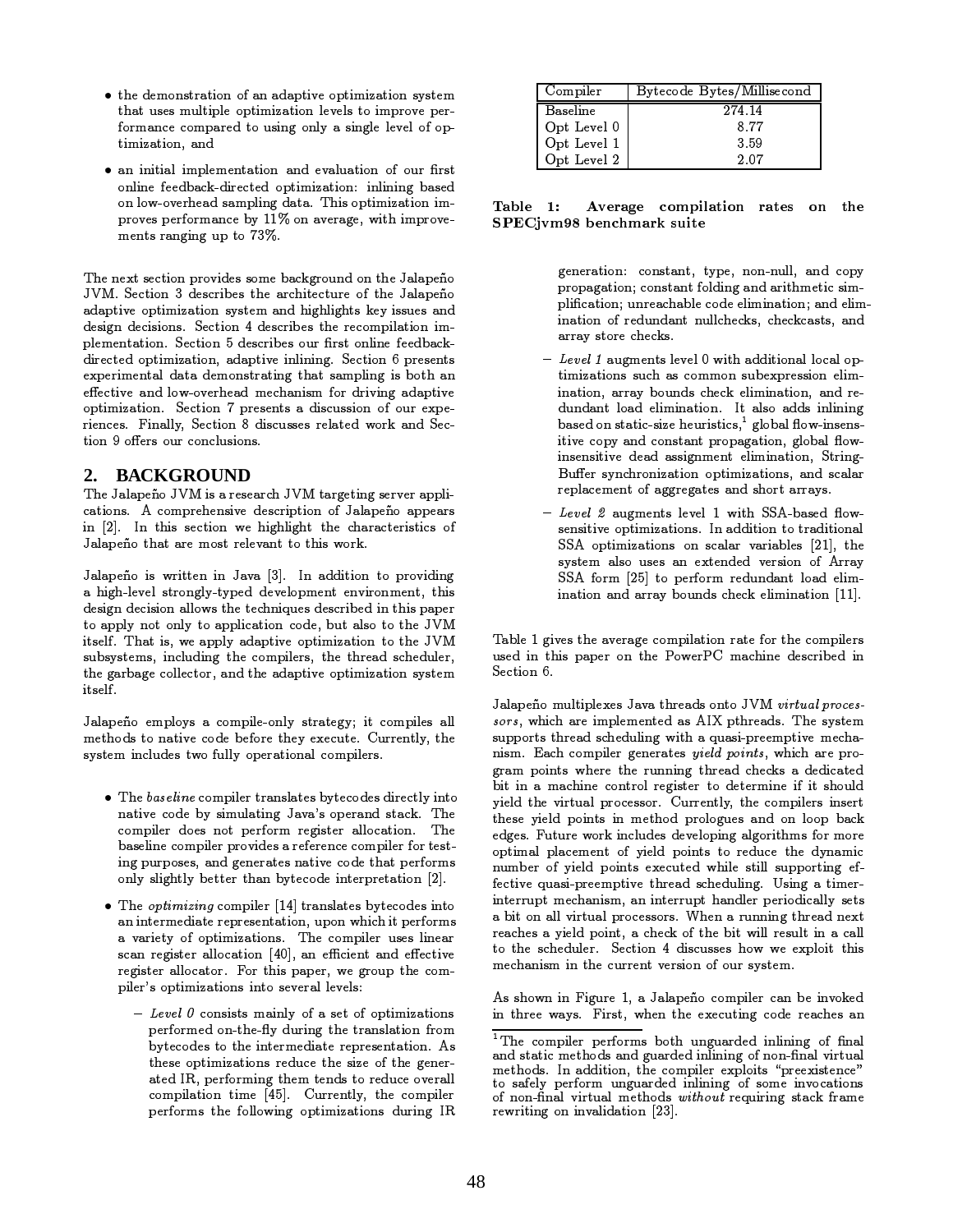

Figure 1: Compilation scenarios in the Jalapeño JVM

unresolved reference, causing a new class to be loaded, the class loader invokes a compiler to compile the class initializer (if one exists). The class loader also initializes the compiled code for all methods to a lazy compilation stub. The second compilation scenario occurs whenever the executing code attempts to invoke a method that has not yet been compiled. When this happens, the lazy compilation stub is executed, which leads to the compilation of the method. In these first two scenarios, the application thread that caused the compiler to be invoked will stall until compilation completes.

In the third scenario, which is the focus of this paper, the adaptive optimization system can invoke a compiler when profiling data suggests that recompiling a method with additional optimizations may be beneficial.

The Jalapeño JVM begins execution by reading from a boot image file, which contains the core services of Jalapeño precompiled to machine code [3]. Jalapeño supports several configurations of the "core". The simplest configuration includes a class loader, an object allocator, and the baseline compiler. This version loads and compiles (with the baseline compiler) all non-core classes, including the optimizing compiler, when the JVM boots. For better performance, a full configuration includes the optimizing compiler in the precompiled boot image. Results in this paper use the full configuration, which increases boot-image writing time, but produces a higher performance JVM.

#### **SYSTEM ARCHITECTURE** 3.

The Jalapeño Adaptive Optimization System (AOS) contains three components, each of which encompasses one or more separate threads of control. These subsystems are the runtime measurements subsystem, the controller, and the recompilation subsystem. Figure 2 depicts the internal structure of the Jalapeño adaptive optimization system and the interactions between its components. In addition to the components, the  $AOS$  database provides a repository that records component decisions and allows components to query these decisions. The next four sections discuss this figure in more detail.

#### **Runtime Measurements Subsystem** 3.1

The runtime measurements subsystem gathers information about the executing methods, summarizes the information, and then either passes the summary along to the controller via the organizer event queue or records the information in the AOS database.

Figure 2 shows the structure of the runtime measurements subsystem. Several systems, including instrumentation in the executing code, hardware performance monitors, and VM instrumentation, produce raw profiling data as the program runs. Usually, these systems perform only extremely limited processing of the raw data as it is produced. Instead, separate threads called *organizers* periodically process and analyze the raw data. The design separates the generation of raw profiling data from the data analysis for two reasons. First, this design allows multiple organizers to process the same raw data, possibly in different ways. Second, this separation allows low-level profiling code to execute under strict resource constraints. Recall that we monitor not just application code, but also system services of the VM. So, for example, low-level code that monitors the VM memory allocator must not allocate any objects (it must use preallocated data structures and buffers) and should complete its task in a short time period.

The controller directs the data monitoring and creates organizer threads to process the raw data at specific time intervals. When awoken, each organizer analyzes raw data, and packages the data into a suitable form for consumption by the controller. Additionally, an organizer may add information to the organizer event queue for the controller to process, or may record information in the AOS database for later queries by other AOS components.

This architecture can support a variety of measurement techniques, including hardware performance monitors, call stack sampling [46, 7], and compiler-inserted instrumentation such as invocation counters, basic block edge or path profiles [10], and value profiles [15].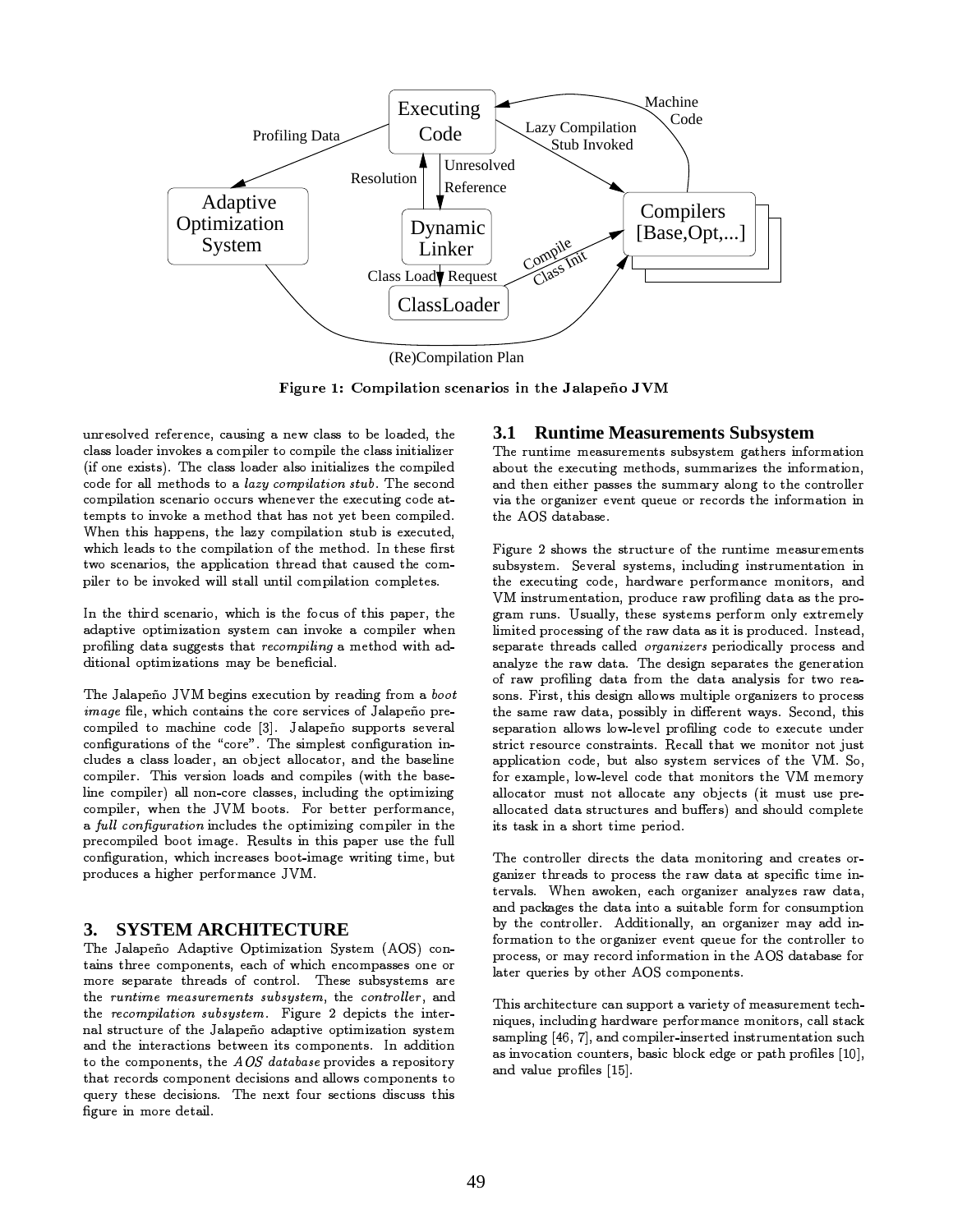

Figure 2: Architecture of the Jalapeño Adaptive Optimization System

## 3.2 Controller

The controller orchestrates and conducts the other components of the adaptive optimization system. It coordinates the activities of the runtime measurements subsystem and the recompilation subsystem. The controller initiates all runtime measurement subsystem profiling activity by determining what profiling should occur, under what conditions, and for how long. It receives information from the runtime measurement subsystem and AOS database, and uses this information to make compilation decisions. It passes these compilation decisions to the recompilation subsystem, directing the actions of the various compilers.

Based on information from the runtime measurements subsystem and the AOS database, the controller can perform the following actions: 1) it can instruct the runtime measurements subsystem to continue or change its profiling strategy, which could include using the recompilation subsystem to insert intrusive profiling; 2) it can recompile one or more methods using profiling data to improve their performance. The controller makes these decisions based on an analytic model representing the costs and benefits of performing these tasks.

The controller communicates with the other two components using priority queues; it extracts measurement events from a queue that is filled by the runtime measurements subsystem and inserts recompilation decisions into a queue that compilation threads process. When these queues are empty, the dequeuing thread(s) sleep. The various system components also communicate indirectly by reading and writing information in the AOS database.

### **Recompilation Subsystem**  $3.3$

The recompilation subsystem consists of compilation threads that invoke compilers. The compilation threads extract and execute compilation plans that are inserted into the compilation queue by the controller. Recompilation occurs in separate threads from the application, and thus, can occur in parallel. This differs from the initial (lazy) compilation of a method, which occurs the first time a method is invoked: during lazy compilation, compilation occurs in the application thread that attempted to invoke the uncompiled method.

Each compilation plan consists of three components: an optimization plan, profiling data, and an instrumentation plan. The optimization plan specifies which optimizations the compiler should apply during recompilation. The profiling data, initially gathered by the runtime measurements subsystem, directs the optimizing compiler's feedback-directed optimizations. Instrumentation plans dictate which, if any, intrusive instrumentation the compiler should insert into the generated code.

The compilation threads takes the output of the compiler a Java object that represents the executable code and associated runtime information (exception table information and garbage collection maps)  $-$  and installs it in the JVM, so that all future calls to this method will use the new version. In our current implementation, any previous activations of the method will continue to use the old compiled code for the method until that method's activation completes. Nothing in our design precludes using stack frame rewriting to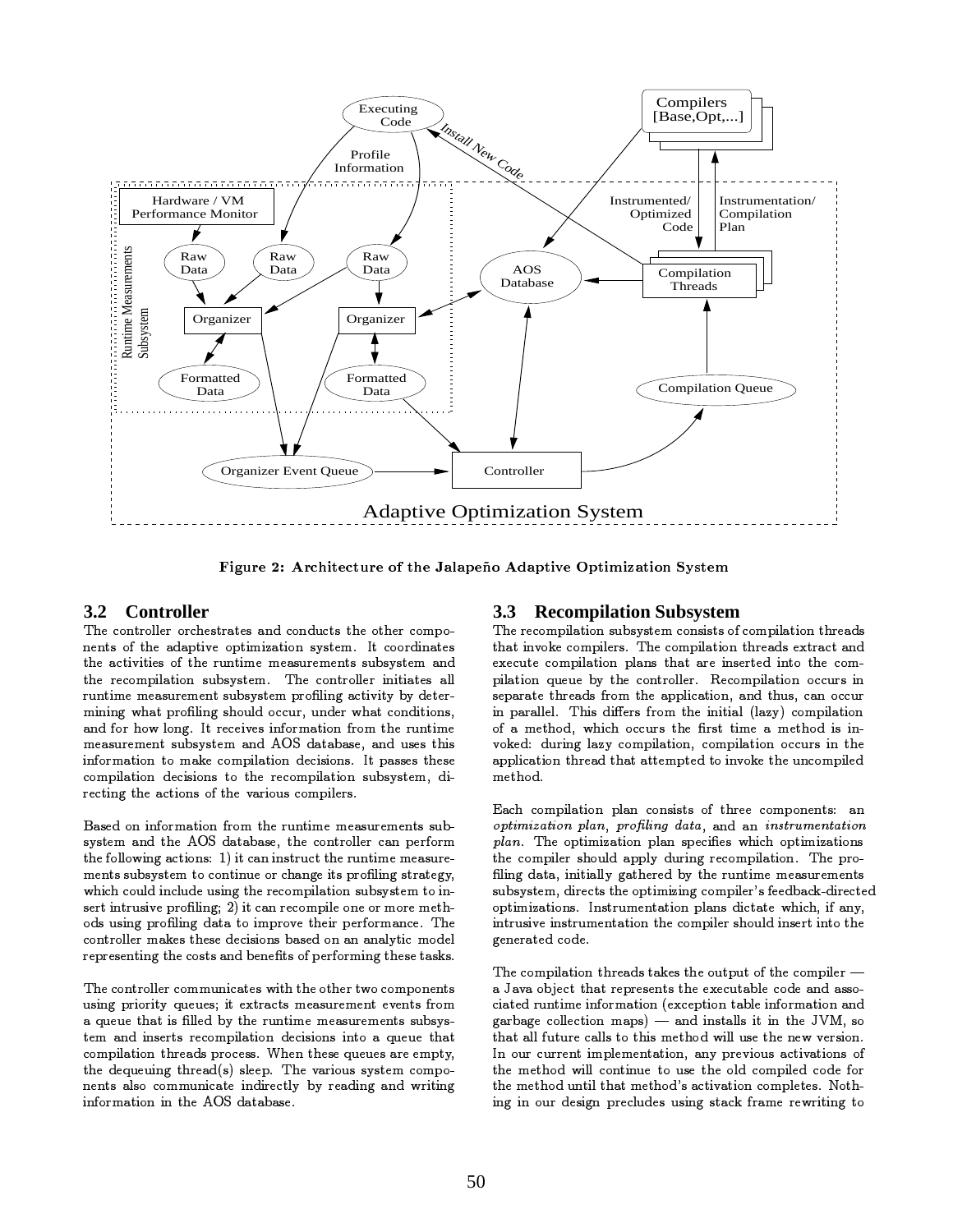enable previous activations of the method to use the new compiled version, but this functionality has not yet been implemented. We expect that Jalapeño will eventually rewrite baseline stack frames to optimized stack frames. It is as yet unclear if there is sufficient motivation to support the more difficult transition between two optimized stack frames.

## 3.4 AOS Database

The AOS database provides a repository where the adaptive optimization system records decisions, events, and static analysis results. The various adaptive system components query these artifacts as needed.

For example, the controller uses the AOS database to record compilation plans and to track the status and history of methods selected for recompilation. As another example, the compilation threads record static analysis and inlining summaries produced by the optimizing compiler. The controller and organizer threads query this information as needed to guide recompilation decisions. More details on the current implementation appear in Section 5.

### $\mathbf{4}$ . **MULTI-LEVEL RECOMPILATION**

This section describes the implementation of the adaptive recompilation system. Section 5 describes how this system is extended to support our first online feedback-directed optimization, adaptive inlining. Section 4.1 provides an overview of the implementation. Section 4.2 provides details concerning how profiling information is obtained. Section 4.3 discusses the recompilation model.

## 4.1 Overview

Figure 3 provides an overview of the implementation. The controller thread is created during JVM boot time. It subsequently creates threads corresponding to the other subsystems: organizer threads to perform sample-based runtime measurements and a single compilation thread<sup>2</sup> to perform recompilation. After these threads are created, the controller sleeps until the runtime measurements subsystem inserts an event in the organizer event queue.

The adaptive optimization system (without adaptive inlining) creates two organizer threads, a hot methods organizer and a *decay organizer*. The hot methods organizer processes method samples and inserts hot method events in the organizer event queue to allow the controller to consider the methods for recompilation. Each event contains the method ID and its relative hotness. The decay organizer decays counters contained in the runtime measurements subsystem. Such counters include the hot method counter and the counters associated with call graph edges discussed in Section 5. The decay organizer does not communicate directly with the controller.

The compilation thread extracts plans from the compilation queue and invokes the optimizing compiler passing in the compilation plan. The compilation thread records the compilation time for the recompiled method in the AOS database to allow for more accurate modeling of future recompilation decisions.

## 4.2 Sampling

The sampling implementation takes advantage of existing mechanisms in the Jalapeño JVM. Before switching threads, a counter associated with the current method is incremented. The system attributes a sample taken on a back edge to the current method. A sample taken in a method prologue is credited to both the calling and current method, capturing the fact that control is in transition between both methods. We have experimented with other sampling attribution strategies and have found this one to be most effective. The accuracy of this sampling technique is investigated in more detail in  $[6]$ .

This sampling technique provides a basic mechanism to estimate the time spent in execution of each method. In the adaptive optimization system, two organizer threads periodically process the raw data.

The first organizer thread (the hot method organizer), created during system startup, installs a sampling object (the method listener) to record raw data regarding the execution profile. During a thread switch, the VM invokes the update method of this listener, which records the currently active method in a raw data buffer. This activity costs only a few additional cycles during each thread switch, and the performance impact does not stand out from noise from one run to the next. After collecting the number of samples specified by its current sample size, the method listener wakes the hot methods organizer thread.

When awoken, the hot methods organizer scans the method counter raw data to identify methods where the application spends most of its time. The organizer deems a method to be "hot" if the percentage of samples attributed to that method exceeds a controller-directed threshold and the method is not already compiled at the maximum optimization level available. For each hot method it discovers, the hot methods organizer enqueues an event in the organizer event queue that contains the method and the percentage of samples attributed to the method.

The controller dynamically adjusts the listener's sample size and the organizer's hotness threshold to adapt to the current behavior of the application. By adjusting the sample size within specified bounds, the controller attempts to reduce the overhead of the hot methods organizer when the system is in a steady state (the set of hot methods is stable), while still being able to respond quickly to application phase shifts (indicated by changes in the set of hot methods). Similarly, the controller dynamically adjusts the hotness threshold to approximately control the number of hot methods reported by the hot methods organizer. If after several sampling periods, "not enough" hot methods are being returned, then the controller can decrease the hotness threshold. On the other hand, if "too many" hot methods are being returned for several sampling periods, then the controller can increase

 $^{2}$ Currently, Jalapeño uses a simple coarse-grained locking scheme to control access to a few JVM services. In particular, accessing certain class loader data structures that Jalapeño's compilers need to read during compilation requires that the JVM master lock be held. This locking strategy prevents multiple compilation threads from being effective, and can introduce lock contention between the compilation thread and application threads.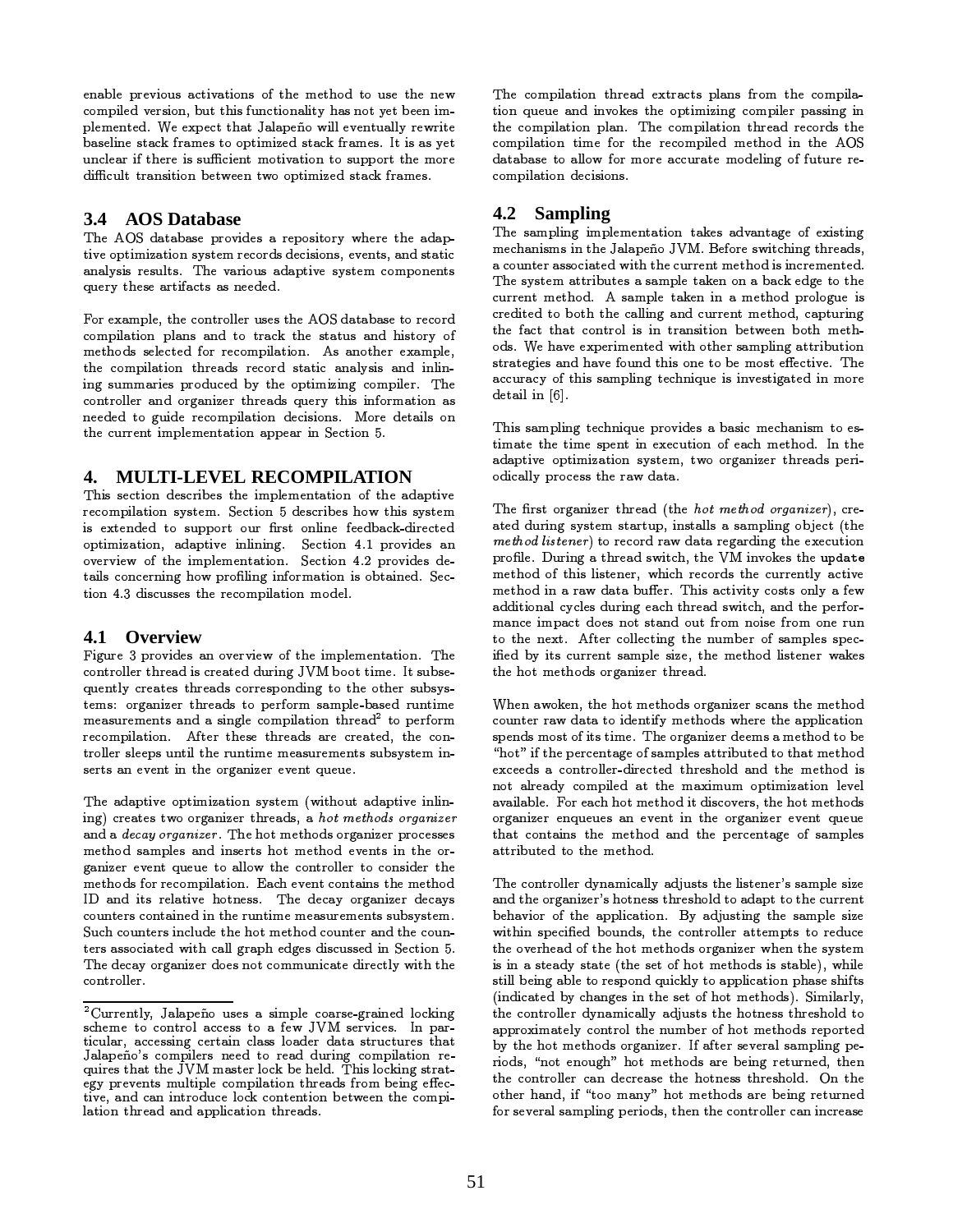

Figure 3: Implementation of adaptive recompilation in the Jalapeño Adaptive Optimization System

the threshold.

A second organizer, the decay organizer, periodically decays the method counters. By decaying the counters, the system gives more weight to recent samples when determining method hotness.

#### 4.3 **Recompilation**

Given a hot method from the organizer event queue, the controller must decide whether it is profitable to recompile the method with additional optimizations. The controller uses a cost-benefit analysis to make this calculation.

For this discussion, we number the optimization levels available to the controller from 0 to  $N$ <sup>3</sup>. For a method m currently compiled at level  $i$ , the controller estimates the following quantities:

- $\bullet$   $T_i$ , the expected time the program will spend executing method  $m$ , if  $m$  is not recompiled.
- $\bullet$   $C_j$ , the cost of recompiling method m at optimization level j, for  $i \leq j \leq N$ .<sup>4</sup>
- $T_j$ , the expected time the program will spend executing method  $m$  in the future, if  $m$  is recompiled at level  $j$  .

Using these estimated values, the controller identifies the recompilation level  $j$  that minimizes the expected future running time of a recompiled version of  $m$ ; i.e., it chooses the j that minimizes the quantity  $C_j + T_j$ . If  $C_j + T_j < T_i$ , the controller decides to recompile  $m$  at level  $j$ ; otherwise it decides to not recompile.

Clearly, the factors in this model are unknowable in practice. The process of estimating future costs and benefits is an ongoing open research problem. The current controller implementation is based on the fairly simple estimates described below.

First, the controller assumes the program will execute for twice its current duration. So, if the application has run for 5 seconds, the controller assumes it will run for 5 more seconds; if it has run for 2 hours, then it will run for 2 more hours. Define  $T_f$  to be the future expected running time of the program.

The system keeps track of where the application spends time as it runs, using the sampling techniques described previously. The system uses a weighted average of these samples to estimate the percentage of future time  $(P_m)$  in each method, barring recompilation. From this percentage estimate and the future time estimate, the controller predicts the future time spent in each method. That is,

$$
T_i = T_f * P_m \tag{1}
$$

For example, if the weighted samples indicate that the application will spend  $10\%$  of its time in method  $m$  and the code has run for 10 seconds, the controller will estimate the future execution time of  $m$  to be 1 second.

The weight of each sample starts at one and decays periodically. Thus, the execution behavior of the recent past exerts the most influence on the estimates of future program behavior. When the controller recompiles methods, it adjusts the future estimates to account for the new optimization level, and expected speedup due to recompilation.

<sup>&</sup>lt;sup>3</sup>For this discussion, the compilers in our current implementation (baseline, Opt level 0, Opt level 1, Opt level 2) would map into this function as level 0, 1, 2, 3.

<sup>&</sup>lt;sup>4</sup>The model considers recompilation at the same level because new profiling information may enable additional speedups over the previous version compiled at level i. This is encoded by a feedback-directed optimization boost factor that is used in the calculation of  $T_j$ .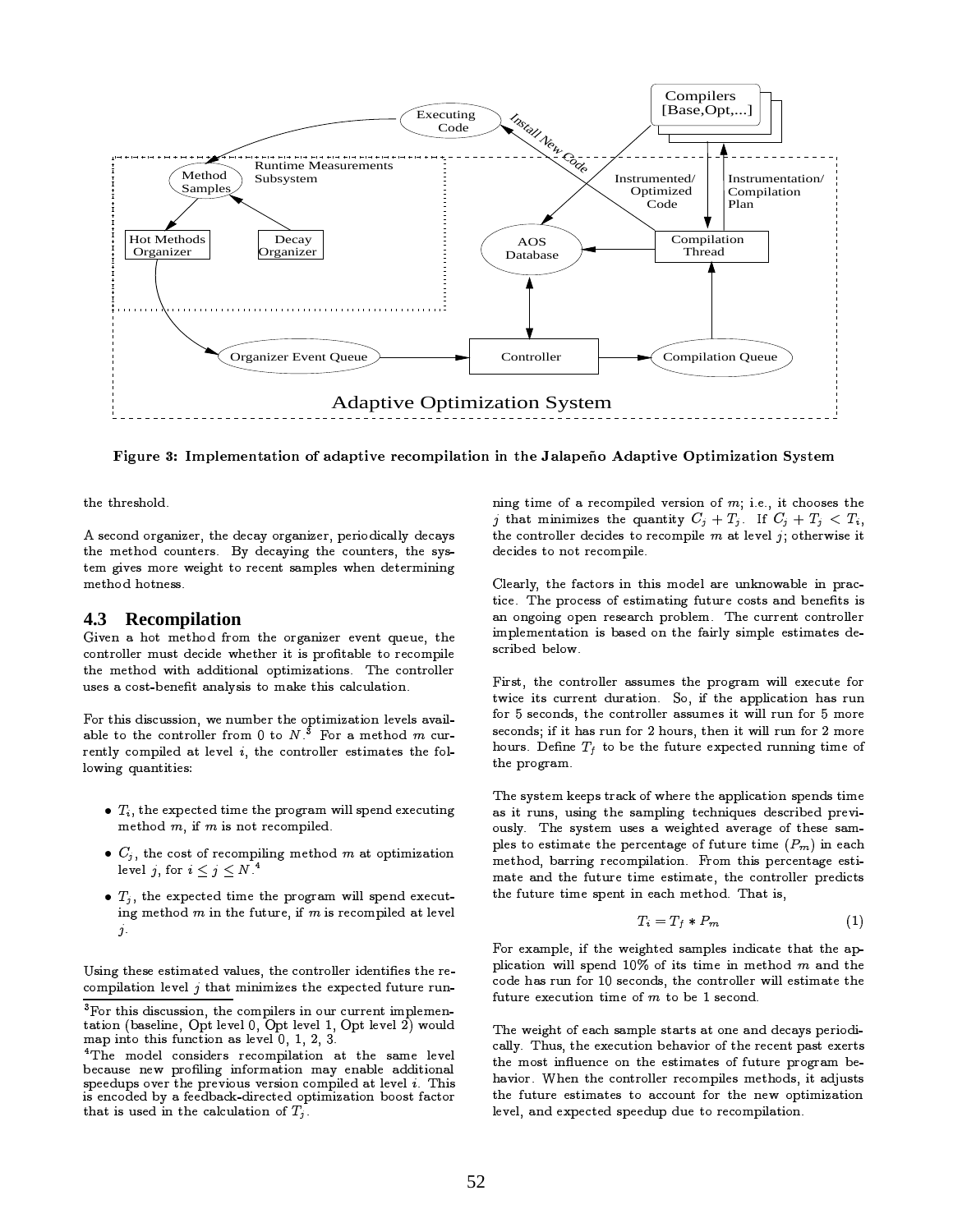The system estimates the effectiveness of each optimization level as a constant based on offline measurements. Let  $S_k$  be the speedup estimate for code at level  $k$  compared to level 0. Then, if method  $m$  is at level  $i$ , the future expected running time if we recompile at level  $j$  is given by

$$
T_j = T_i * S_i / S_j \tag{2}
$$

To complete the cost-benefit analysis, the controller needs to estimate the cost of recompilation. It currently use a linear model of the compilation speed for each optimization level, as a function of method size. This model is calibrated offline

We have described and implemented a simple controller model that neglects many aspects of program behavior. The performance results show that even this simple model functions effectively in practice. However, we will continue to explore model refinements as our system evolves.

## 5. FEEDBACK-DIRECTED INLINING

This section describes an extension to the adaptive optimization system to support online feedback-directed inlining. At a high level, the system takes a statistical sample of the method calls in the running application and maintains an approximation to the dynamic call graph based on this data. Using this approximate dynamic call graph, the system identifies "hot" edges to inline, and passes the information to the optimizing compiler. The system may choose to recompile already optimized methods to inline hot call edges. Figure 4 shows the structure of the implementation using the architectural framework of Section 3.

When a thread switch occurs in a method prologue, the system calls the update method of an edge listener (as well as the method listener as discussed in Section 4.2). This edge listener walks the thread's stack to determine the call site that originated the call. The edge listener creates a tuple identifying the calling edge (specified by the caller, call site, and callee) and inserts this tuple into a buffer.

When the buffer becomes full, the edge listener is temporarily deactivated (its update method will not be called again at a prologue thread switch) and it notifies the *dynamic call* graph  $(DCG)$  organizer to wake up and process the buffer. The DCG organizer maintains a dynamic call graph, where each edge corresponds to a tuple value in the buffer. After updating the weights in the dynamic call graph, the DCG organizer clears the buffer, and reactivates the edge listener. The decay organizer, a separate thread, periodically decays the edge weights in the dynamic call graph.

Periodically, the DCG organizer invokes the adaptive inlining organizer to recompute adaptive inlining decisions. The adaptive inlining organizer performs two functions. First, it identifies edges in the dynamic call graph whose percentage of samples exceed an edge hotness threshold. These edges are added to an *inlining rules* data structure, which is consulted by the controller when it formulates compilation plans. Any edge in this data structure will be inlined if the calling method is subsequently recompiled, subject to generous size constraints. The system sets the initial edge hotness threshold fairly high, but periodically reduces it until reaching a fixed minimal value. Effectively, this forces inlining to be more conservative during program startup, but allows it to become progressively more aggressive as profiling data accumulates.

The second function of the adaptive inlining organizer is to identify methods that are candidates for further recompilation to enable inlining of hot call edges. To be identified as a recompilation candidate by the inlining organizer, a method must satisfy two criteria. First, the method must be hot, as defined by the hotness threshold used by the hot method organizer. Second, recompiling the method must force a new inlining action, as dictated by the inlining rules data structure

When the adaptive inlining organizer identifies a method for recompilation, it enqueues an event representing the method for consideration by the controller. The organizer estimates a boost factor, an estimate of the greater efficacy of optimization on the method, due to the adaptive inlining rules. The controller incorporates this boost factor into its cost/benefit model described in Section 4.

Many factors can contribute to the expected boost factor. including the elimination of call/return overhead and additional optimizations enabled by inlining. Our current implementation estimates the boost factor based on the fraction of dynamic calls attributed to the call edge in the dynamic call graph and an estimate, based on a previous study of offline profile directed inlining [5], of the benefit of eliminating virtually all calls from the program. In future work, we will examine more sophisticated heuristics involving more detailed analysis of inline candidates or techniques such as Dean and Chambers's inlining trials [22].

As described in more detail in the context of the Self-93 implementation [31], the system should take care when recompiling a method previously compiled with feedback-directed inlining that previous inlining decisions are not lost. The key issue in both Self-93 and in our system is that once a call edge is inlined, it may no longer appear in the profiling data used to drive the next round of inlining. Therefore, failure to preserve old inlining decisions can result in the system oscillating between two compiled versions of a method, each embodying a different set of inlining decisions. As in previous work, we solve this problem by ensuring that all methods inlined in the previous version of the method are also inlined in the new version.

## 6. PERFORMANCE EVALUATION

This section experimentally assesses the performance of the current implementation of the Jalapeño Adaptive Optimization System. Section 6.1 describes the experimental setup, the benchmark suite, and the adaptive optimization system configuration parameters used in the experiments. Section 6.2 focuses on the effectiveness of multi-level recompilation described in Section 4. The performance of the feedback-directed inlining subsystem introduced in Section 5 is assessed in Section 6.3. Section 6.4 presents data on adaptive optimization system overhead and Section 6.5 presents data on recompilation behavior.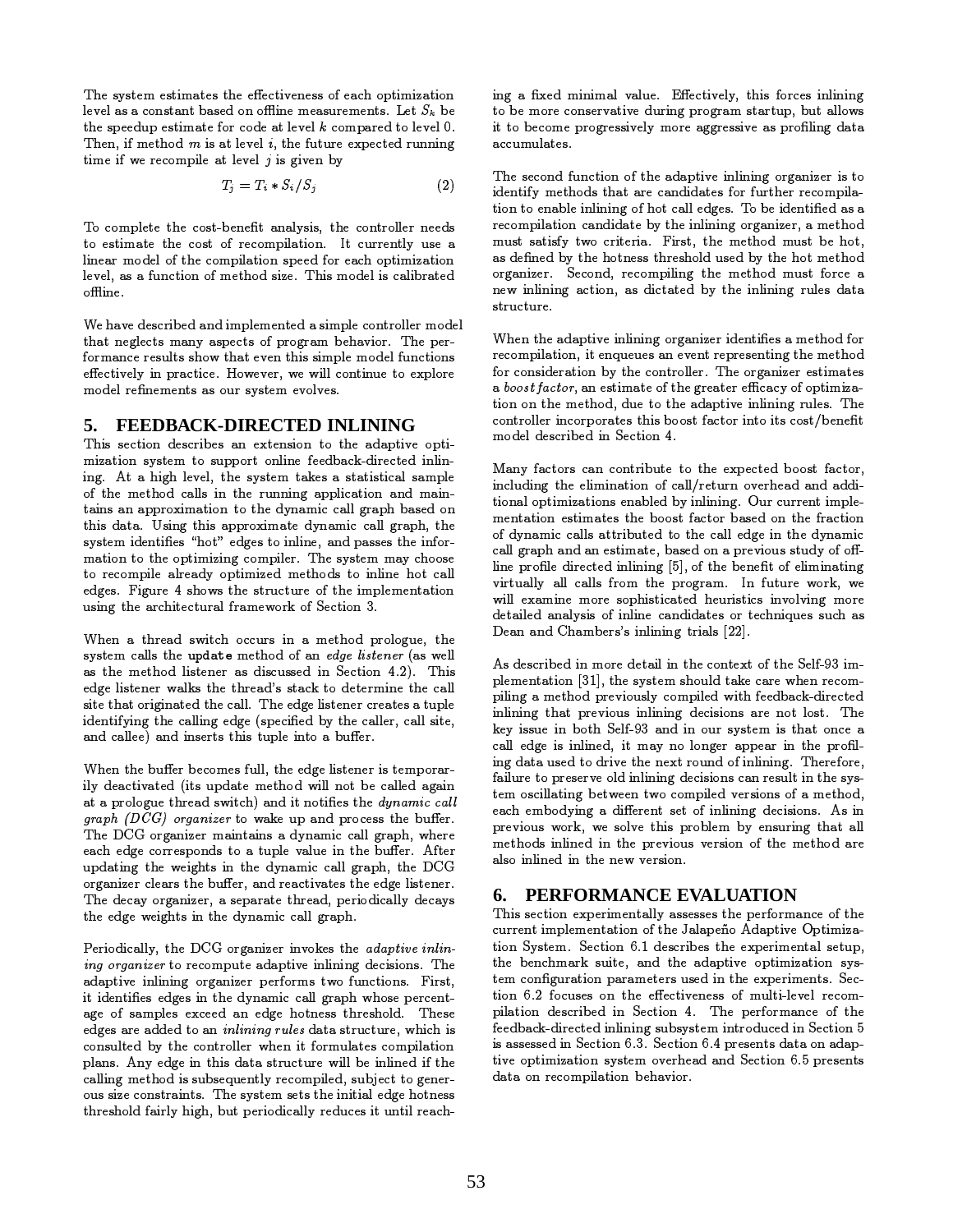

Figure 4: Implementation of feedback-directed inlining in the Jalapeño Adaptive Optimization System

### **Experimental Methodology** 6.1

The performance results in this section were obtained on an IBM F50 Model 7025 with two 333MHz PPC604e processors running AIX v4.3. The system has 1GB of main memory.

All experiments were performed using Jalapeño's nongenerational copying garbage collector. The Jalapeño boot image was compiled using the optimizing compiler at level 2; the optimizing compiler and the adaptive optimization system were included in the boot image. The following controller configuration parameters were used in the experiments:

- Timer interrupts (Section 4.2) were generated every 10 milliseconds.
- The initial recompilation hotness threshold (Section 4.2) was set to 1% and was allowed to vary between 1% and  $0.25\%$ .
- $\bullet$  The initial recompilation sample size (Section 4.2) was set such that the recompilation organizer would run 2 times a second. The sample size was allowed to vary such that the recompilation organizer could run between 2 times a second and once every 4 seconds.
- The initial inlining edge hotness threshold (Section 5) was set to 1% and was periodically reduced until it reached 0.2%.
- $\bullet$  The inlining sample size (Section 5) was set such that the dynamic call graph and adaptive inlining organizers would run once every 2.5 seconds.

• The half-life for method samples is 1.7 seconds. The half-life of edge weights in the dynamic call graph is 7.3 seconds.

We evaluate the system using the SPECjvm98 [20] benchmarks, the Jalapeño optimizing compiler [14], and the Volano benchmark [44]. Table 2 provides a description of each benchmark, the number of classes that comprise the benchmark, and the size, in bytes, of its class files. Previous work [2] has shown that Jalapeño performance on these benchmarks without adaptive compilation roughly matches that of the industry-leading IBM product virtual machine.

We focus on two interesting regimes for adaptive compilation: program startup and steady state. During program startup, program behavior typically changes rapidly as it dynamically loads classes and initializes data structures. After a while, the program reaches a steady state. We evaluate the startup regime by timing the first run of the SPECjvm98 benchmarks with the size 10 (medium) inputs, and by using the Jalapeño optimizing compiler to compile a HelloWorld program. We report the minimum time obtained from five runs of each benchmark (a new JVM is started for each run). For the Volano benchmark, we use a configuration that passes 120,000 messages, and runs for roughly 30 seconds on our system.

To measure steady-state performance, on the SPECjvm98 benchmarks, we report the best elapsed time from five runs, all run during a single JVM execution, with the size 100 (large) inputs. For the Jalapeño optimizing compiler bench-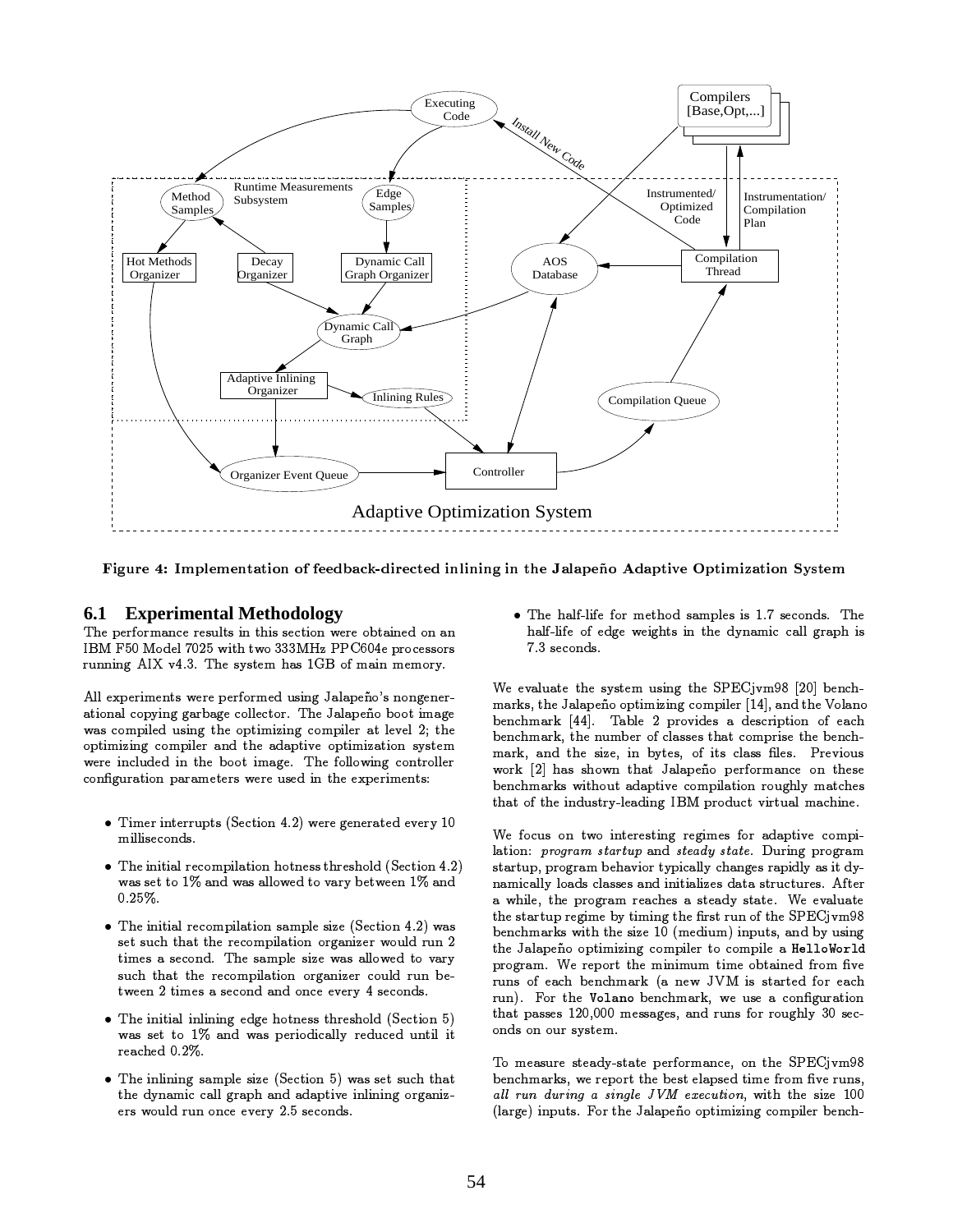|              |                                                           | Number I   | Size of Class Files |
|--------------|-----------------------------------------------------------|------------|---------------------|
| Benchmarks   | Description                                               | of Classes | (in bytes)          |
| compress     | An implementation of the Lempel-Ziv compression algorithm | 12         | 17,821              |
| jess         | Java expert shell system                                  | 150        | 396,536             |
| db           | Execution of database functions on memory resident data   | 3          | 10,156              |
| javac        | JDK 1.0.2 Java compiler                                   | 175        | 561,463             |
| mpegaudio    | Decompression of audio files                              | 54         | 120,182             |
| mtrt         | Variant of a two-thread raytracing algorithm              | 25         | 57.859              |
| jack         | Java parser generator                                     | 55         | 130,889             |
| opt-compiler | Jalapeño optimizing compiler                              | 393        | 1,378,292           |
| Volano       | Multithreaded server application to simulate chat rooms   | 69         | 209.891             |

Table 2: The set of benchmarks used to evaluate the Jalapeño Adaptive Optimization System. The first seven rows comprise the suite of SPECjvm98 benchmarks.

mark, we report the best time from five runs of compiling the entire optimizing compiler, consisting of roughly 75,000 lines of Java source code. For the Volano benchmark, we report performance in terms of message throughput over a run that passes 1.2 million messages.

### $6.2$ **Multi-Level Recompilation**

This section evaluates the effectiveness of the adaptive multilevel recompilation system described in Section 4 by comparing its performance to both JIT and simple adaptive singlelevel configurations of Jalapeño. In the adaptive single-level configurations, the controller compiles all hot methods with the optimizing compiler using a single fixed optimization level.

To allow the experiments to focus on the impact of recompilation decisions, none of the configurations perform any feedback-directed optimizations (i.e., they do not use profiling data to guide specific optimizations). Thus, when the adaptive system chooses to recompile a method at an optimization level, it will compile it the same way a JIT configuration would. For each benchmark we ran the following Jalapeño configurations:

- $\bullet$  the baseline compiler as a JIT;
- $\bullet$  the optimizing compiler at level 0 as a JIT;
- $\bullet$  the optimizing compiler at level 1 as a JIT;
- $\bullet$  the optimizing compiler at level 2 as a JIT;
- the adaptive single-level configuration using the optimizing compiler at level 0;
- the adaptive single-level configuration using the optimizing compiler at level 1;
- the adaptive single-level configuration using the optimizing compiler at level 2;
- the adaptive multi-level system using the optimizing compiler at any of its three levels.

The JIT configurations compile each method the first time it executes and never recompile a method. Thus, these configurations only incur the overhead of compilation the first

time a method is called. In the adaptive configurations, the baseline compiler compiles each method the first time it executes. However, as the application executes, the adaptive optimization system continuously identifies and recompiles hot methods at higher optimization levels.

Figure 5 shows performance in the startup regime for each benchmark. The graph shows speed relative to the baseline JIT configuration, thus taller bars represent better performance. Execution times for each configuration can be found in the appendix.

The results show that in the startup regime, adaptive recompilation clearly delivers better performance than any of the JIT configurations. The worst adaptive configuration, level 2, improved performance by a mean of  $23\%$  compared to the best JIT configuration, at optimization level 0. For four benchmarks, even optimization level 0 is too expensive in compile-time, degrading performance compared to the baseline compiler. These results show that in the startup regime, compile-time overhead plays a large role. For all benchmarks, increasing the optimization level in the JIT configuration causes startup performance to suffer. This property does not hold for the adaptive configurations, where selective compilation allows effective use of higher optimization on several benchmarks. However, the best single level of adaptive optimization varies among the benchmarks between level 0 and level 1. For this reason, overall, the multilevel optimization strategy delivers the best performance of all configurations.

Figure 6 shows performance in the steady-state regime for each benchmark. Again, the graph depicts speed relative to the baseline JIT configuration and the execution times can be found in the appendix.

The results show that the performance of each adaptive configuration is competitive with its JIT configuration counterpart. The multi-level adaptive system delivers the best performance of the adaptive configurations, with overall performance within 2% of the best JIT configuration at optimization level 2. This result is encouraging, since the JIT configuration performs no compilation, profiling, or decision making during the runtime at steady state. The adaptive system also benefits from delaying optimization. During the delay, more of the program loads dynamically, so later op-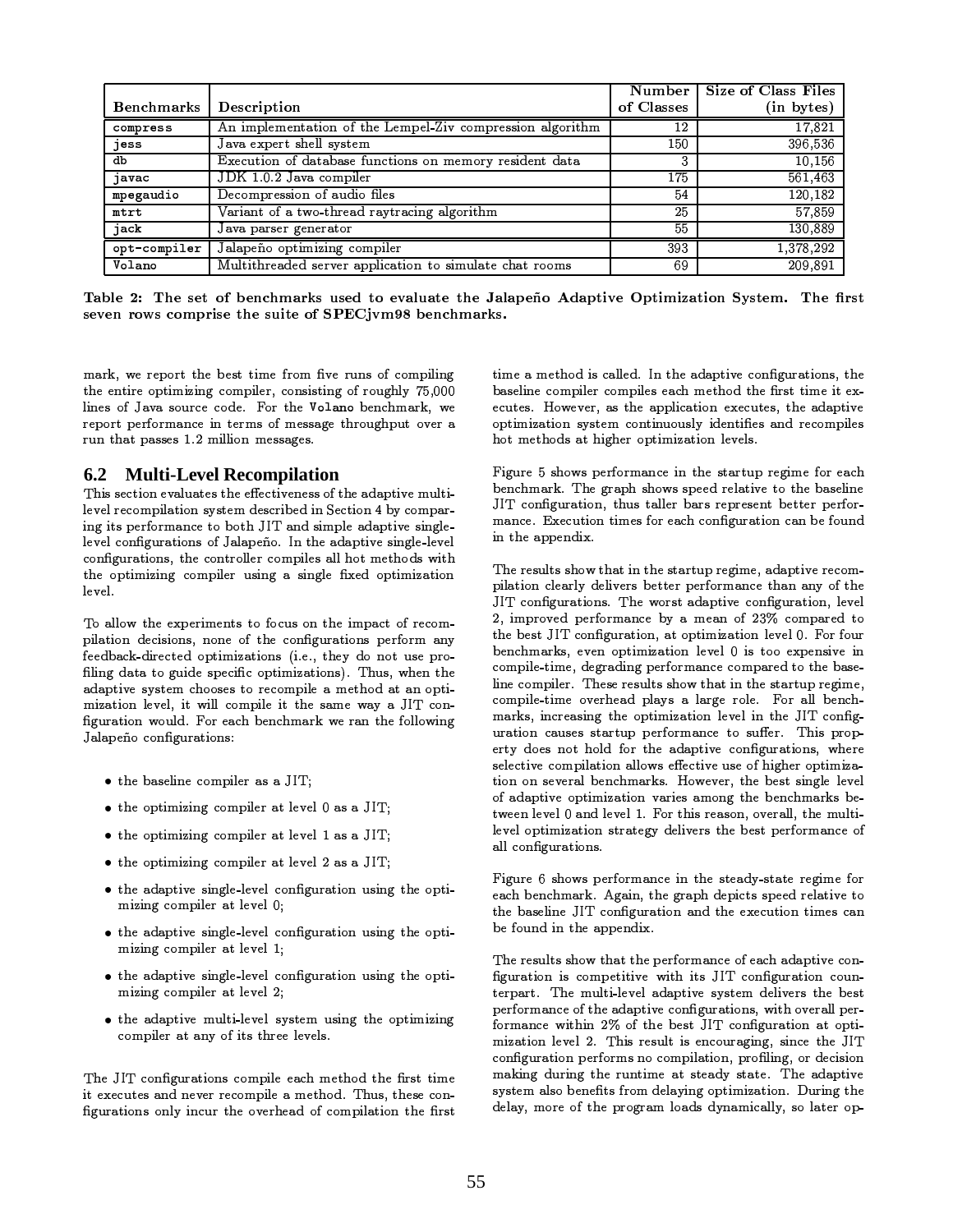





Figure 6: Steady-state performance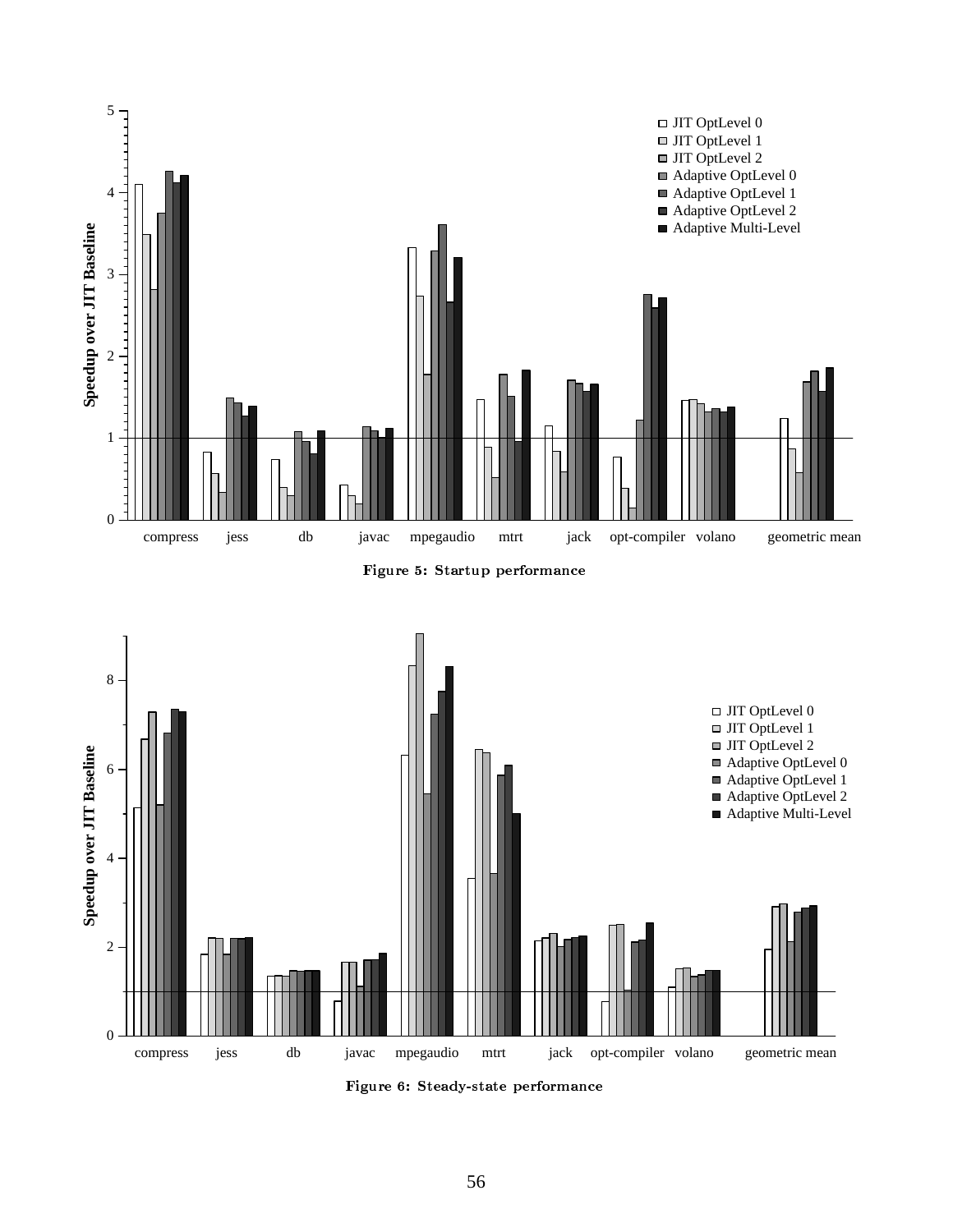timization takes advantage of a greater view of the whole program. In our current compiler, this results in more effective devirtualization and inlining, and less dynamic linking, leading to improved performance over all JIT configurations on some benchmarks.

Both Figures 5 and 6 illustrate that any one fixed strategy does not suit a workload with programs that execute for different lengths of time. For long-running programs, the highest optimization level delivers the best performance for JIT and single-level adaptive configurations. However, for short-running programs, the highest optimization level delivers the worst performance. The adaptive multi-level system applies optimizations judiciously, attaining high performance in both the startup and the steady-state regimes.

## 6.3 Feedback-Directed Inlining

Figure 7 shows the performance impact of feedback-directed inlining in an adaptive multi-level system for both the startup and steady-state regimes. For each benchmark we show the speed relative to the adaptive multi-level system from the previous section. Larger bars represent better performance. Values greater than 1.0 indicate that feedback-directed inlining improved performance over the adaptive multi-level system; values less than 1.0 indicate a performance degradation.

For the startup regime, both jess and javac significantly improve with feedback-directed inlining, with a 10% and 4.7% performance improvement, respectively. Only mtrt's performance significantly degrades with a 6.7% degradation. Overall, feedback-directed inlining improves performance of the short running programs by 1%. We did not expect to see much performance impact in this regime because of the programs' short execution times. A short execution time does not allow many methods to be compiled at high optimization levels (where inlining occurs), or to be recompiled due to new hot call sites.

For the steady-state regime, feedback-directed inlining consistently improves performance. Feedback-directed inlining improved jess by 73% and mpegaudio by 22%. The mtrt benchmark once again degrades with a 9% degradation. Overall, feedback-directed inlining improves performance by an average of 11%.

## **6.4** Adaptive System Overhead

Figure 8 illustrates where execution time is spent in the various components of Jalapeño when using the multi-level adaptive system with feedback-directed inlining. The figure characterizes the overhead for two execution regimes: program startup and long-running programs. For this figure, program startup corresponds to first run of the SPECjvm98 benchmarks with input size 10, and long-running corresponds to cumulative timings for five runs of the same benchmarks with input size 100. This differs slightly from the steadystate data, which reports the best time of five runs. The data represents the cumulative time spent executing system components on both processors of the SMP. The fraction of time spent in each thread was collected for all seven SPECjvm98 benchmarks and for both regimes. The average of these fractions was then computed separately for each regime.

The top two pie charts illustrate a coarse-grain break down of total AOS system overhead. These two pie charts demonstrate that the total time spent in the AOS threads is relatively small, averaging 8.6% for program startup and 6.0% for long-running. The similarity in overhead for the two regimes can be attributed to the cost-benefit model of the controller (described in Section 4.3). By estimating future execution time, the model avoids performing too much work at startup, yet allows more time for optimization as program execution continues. Previous versions of the adaptive system that did not use a cost-benefit model tended to spend a larger percentage of time performing optimization in shortrunning programs. In addition, baseline compilation and garbage collection comprise a small percentage of execution time in both regimes.

The bottom pair of pie charts shows the relative time spent in each AOS thread. The percentage of time spent compiling in both regimes is similar, approximately 50%, again due to the controller model. The organizer threads incur slightly higher overhead for the long-running programs because each program spends more time in a steady state. During this time, the organizer threads continue to process runtime measurements, but insert fewer events in the organizer event queue, thus reducing the controller's computation load.

For both program startup and steady state the AOS overhead (the execution time of the controller and organizer threads) is less than 3.7% of the total execution time (only 2.9% for the long-running regime). This confirms experimental observations of previous research [35, 46].

## **6.5** Recompilation Decisions

Figure 9 depicts the recompilation decisions made by the controller in the adaptive multi-level system during the steadystate regime. For each benchmark, four bars are shown: each bar represents the percentage of all methods that finished at the given optimization level. The baseline bar represents methods that were never recompiled by the adaptive optimization system. The level 1 and level 2 bars are further subdivided to show how methods reached their final compilation state. In the adaptive multi-level system there are two paths a method can follow to level 1: either the method was directly recompiled at level 1, or the method was first recompiled at level 0 and then recompiled again at level 1. Similarly, there are four possible paths that result in a method being compiled at opt level 2. However, for our benchmarks no method actually took the path that entailed being recompiled at all three of the optimization levels.

The adaptive system recompiled between 12% (Volano) and 45% (javac) of all methods dynamically compiled. The most commonly selected optimization level was level 1, which is consistent with the model parameters that define the expected benefits and costs of each optimization level. Most of the methods that reached the higher optimization levels (1) and 2) passed through an intermediate stage of optimization before they were recompiled at their ultimate level.

Figure 10 depicts the recompilation activity of the adaptive multi-level system with feedback-directed inlining during a long-running program with phase shifts. In this experiment,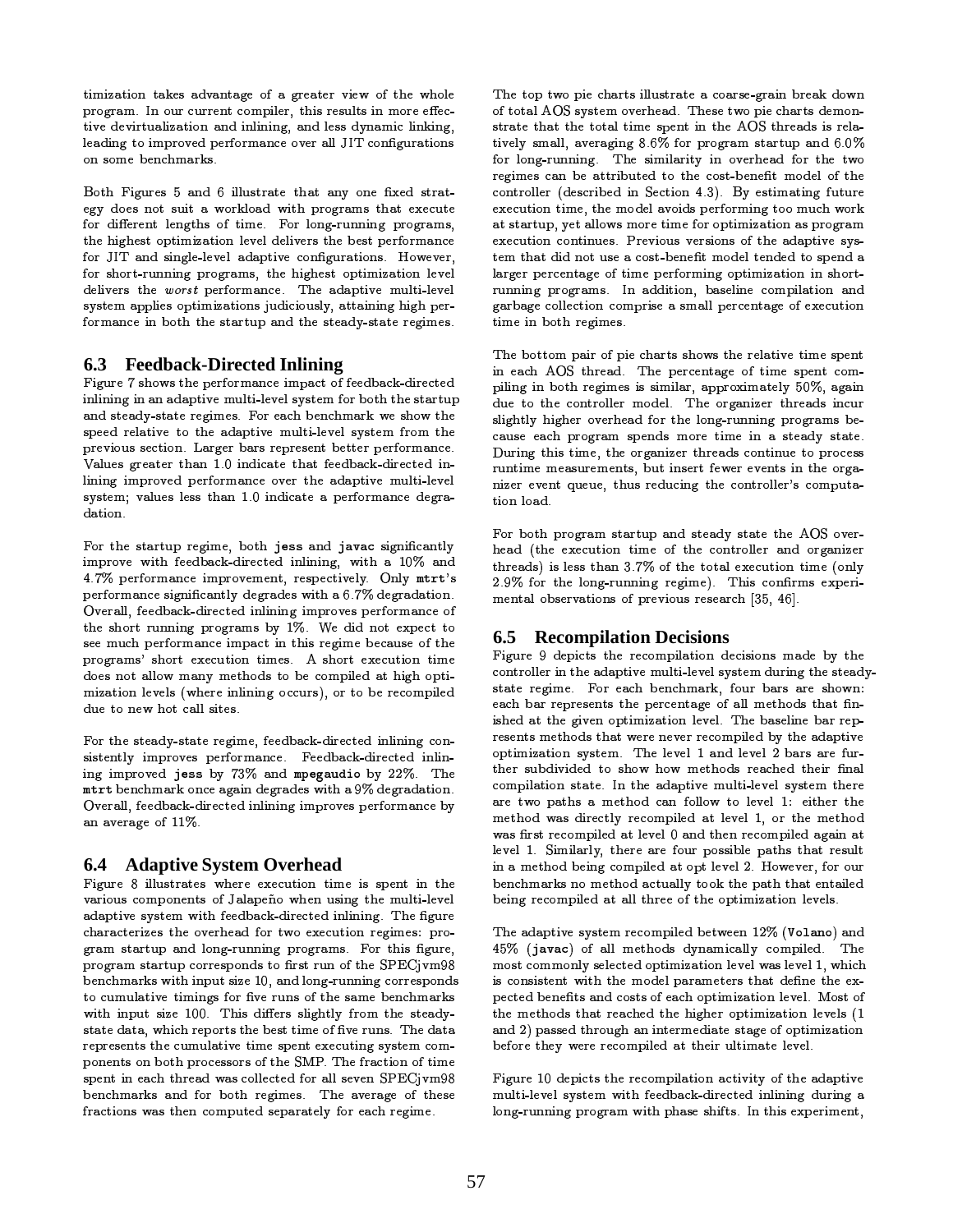

=CZ4Q 8¡s¢£¢y¤C¥¤¦£§88¨/© eª« ¨/) 8 8¡ 8¨E¤C¥¤CW¤



Breakdown of Jalapeño Execution Time

'WyC ¬ssZ8ª¨C¢®¦¤¢£4¡\*¯C¤¡¤°W¢y¯4±C¥Wz6²¤¢Q¡³C 8¨C¯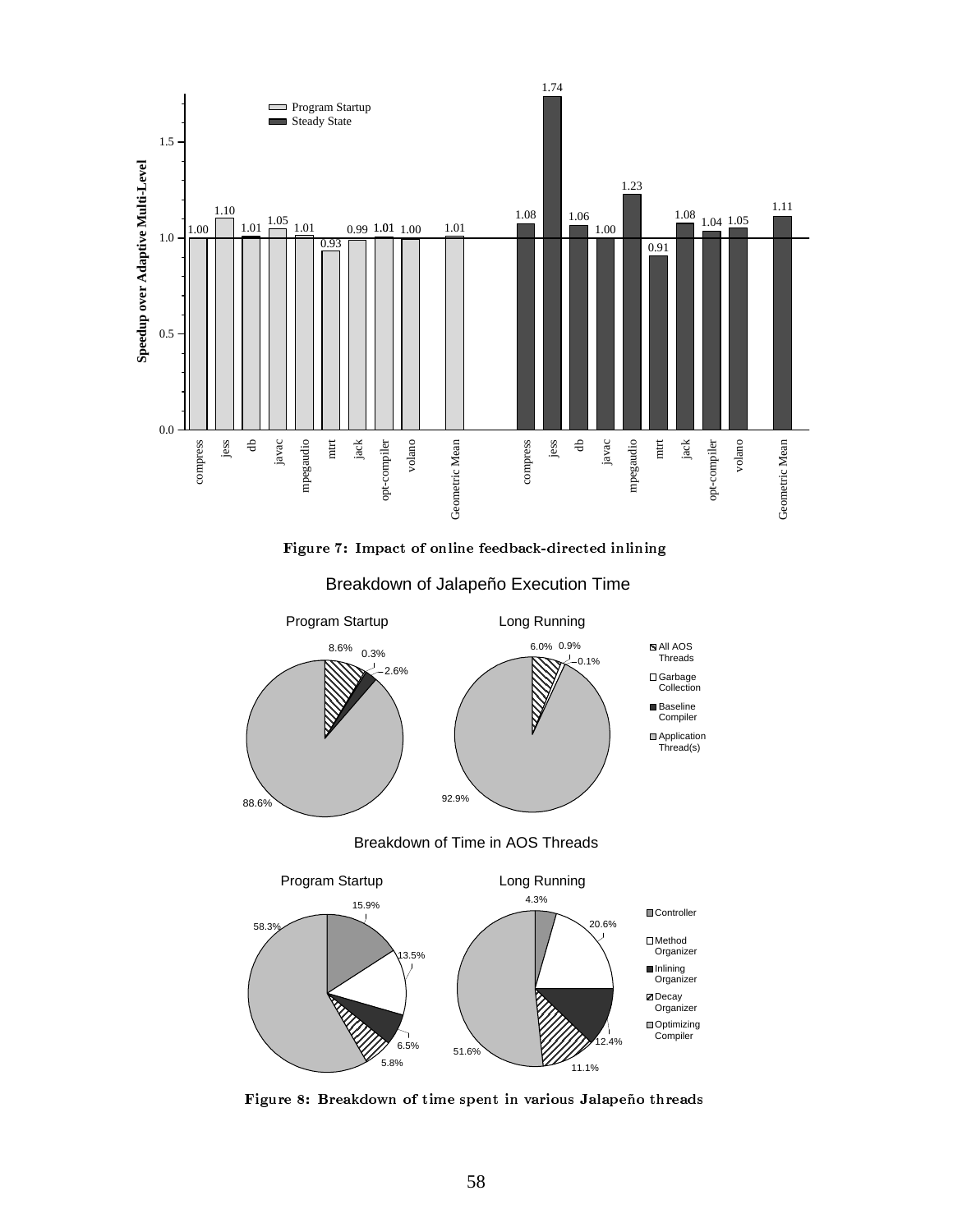

Figure 9: Controller recompilation decisions for the adaptive multi-level system with feedback-directed inlining during the steady-state regime



Figure 10: Recompilation activity while running the seven SPECjvm98 benchmarks in the same JVM. Each benchmark is run once using the size 100 inputs. The x-axis represents time partitioned into 100 fixed-size intervals.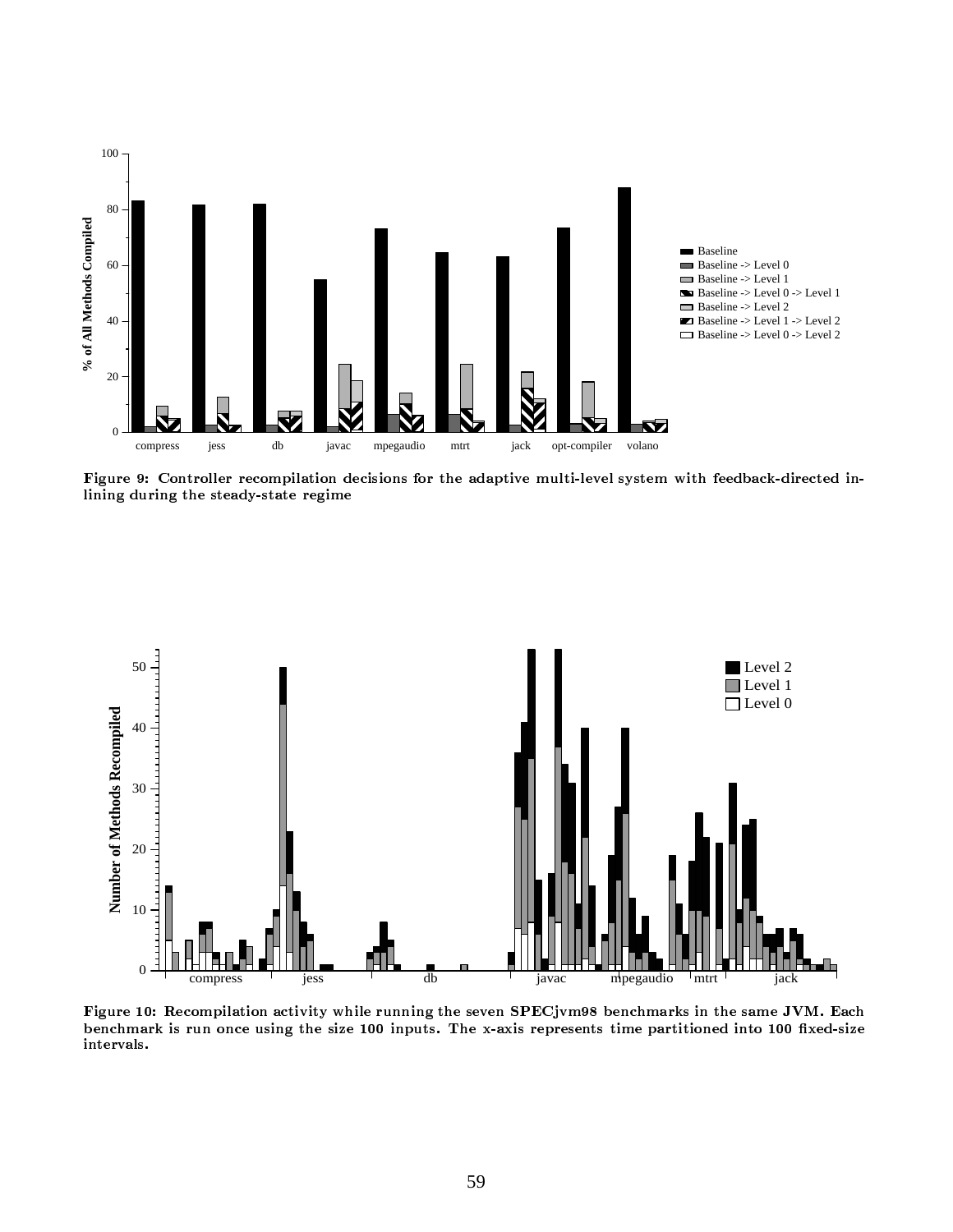each of the seven SPECjvm98 benchmarks was run once with size 100 input in a single JVM. This differs from the previous performance results, which run each benchmark in a fresh JVM. The x-axis of the figure represents time, from system boot to program exit, partitioned into 100 fixed-size intervals. The x-axis is marked to show approximately when each benchmark begins and ends its execution. The y-axis gives the number of recompilations that occurred in each interval. Each bar is subdivided to show the number of recompilations at each optimization level.

As expected, when each new benchmark begins its execution, the set of hot methods changes dramatically, generating a new set of recompilation candidates. This results in the increase in the number of level 0 recompilations at the beginning of each benchmark's execution. As execution of each phase continues, many methods that remain hot graduate to higher optimization levels. Another interesting trend is that later phases initiate more recompilation activity than earlier phases. Two factors cause this increase in recompilation activity. First, javac and jack have larger working sets of hot methods than do compress, jess, and db. Second, as explained in Section 4.3, the controller assumes that the program will execute for twice as long as it has currently run. Therefore, in later stages of this run the controller selects methods for recompilation more aggressively because it expects to enjoy a longer period of time to recover its compilation costs.

## 7. DISCUSSION

We have presented the design and implementation of an extensible and high-performance adaptive optimization system. We now present some subjective observations on the system.

The system must manage a substantial volume of data efficiently. We believe that our distributed, asynchronous, object-oriented design serves this purpose in two ways. First, as data passes through the pipeline from raw data to compilation decisions, each successive pipeline phase performs increasingly sophisticated analysis on a decreasing volume of data. Thus, the design helps structure a system that performs sophisticated analysis with reasonably low overhead. Second, by separating functionality into modules, the design separates concerns and allows an extensible architecture, as is common in well-designed object-oriented systems.

The sampling-based online profiling also helps control runtime overhead of the adaptive optimization system. By changing sampling frequencies dynamically, the system can adaptively throttle its own overhead. This behavior would likely be more difficult with compiler-inserted intrusive instrumentation. However, in future work, we will let the controller insert more expensive intrusive instrumentation for limited periods of time, in order to collect more precise information.

Many times, we faced implementation decisions regarding whether to make controller decisions based on an analytic model of program behavior, or whether to introduce ad-hoc tuning parameters to guide decisions. Invariably, tuning the parameters proved more difficult than expected, due to unforseen differences in application behavior. As work on the

system progresses, we will move increasingly toward analytic decisions based on first principles, and excise all ad hoc parameters from the implementation. Developing an effective model is a main area for future work, especially in the presence of inlining and multithreading.

We feel that Java served as an effective and productive language for implementing the system. Java's safety properties and memory management eased debugging throughout development. We exploited Java threads and synchronization operations to build the asynchronous system components. However, race conditions remain difficult, and sound concurrent system design is vital.

Some previous systems (e.g. [28]) have relied on limited, but fast compiler stubs to perform runtime optimization. In contrast, we chose a different design point with a full, general optimizing compiler that can recompile any part of the application code, libraries, or the VM itself. While our approach potentially introduces more runtime overhead, we have demonstrated techniques that limit the overhead and achieve good performance in a full-blown Java Virtual Machine.

Finally, we note an oversimplification in the analytic model of Section 4.3. This model assumes 100% CPU utilization, and decides whether to allocate CPU cycles to the application or to the compiler. However, in hindsight, we realize that this assumption is not valid for the subset of our experiments that use single-threaded codes on a multiprocessor. To correct this, we plan to enhance the analytic model to reduce the expected cost of compilation if the system detects idle processors. We do not expect the cost of compilation to be zero, due to memory system contention, but clearly the compiler can use idle cycles more aggressively than our current system. We expect this change will improve our performance for scenarios with idle cycles, as the controller will be significantly more aggressive in scheduling compilation.

### **RELATED WORK** 8.

Previous adaptive virtual machines have used method invocation counters to identify and optimize online program hot spots. Hölzle and Unger [32] describe the SELF-93 system, an adaptive optimization system for SELF. The goal of the system is to avoid long pauses in interactive applications by optimizing only the performance-critical parts of the application. Method invocation counters with an exponential decay mechanism are used to identify candidates for optimization. In addition, Self-93 used polymorphic inline caches (PICs) to gather context-sensitive receiver class distributions to guide class prediction and inlining. In SELF-93, optimized methods do not contain invocation counters. Therefore, although SELF-93 could reoptimize an already optimized method, <sup>5</sup> its counter-based profiling mechanism would be less effective for identifying hot regions of already optimized code, thus making it more difficult to implement

<sup>&</sup>lt;sup>5</sup>Recompilation of an optimized method could be triggered when it calls an unoptimized method whose invocation<br>counter exceeds the threshold on the call. However, this situation would typically arise only after an application phase shift, since if the call edge between the two methods had been hot when the caller was optimized, the callee would have either been inlined into the caller or optimized itself.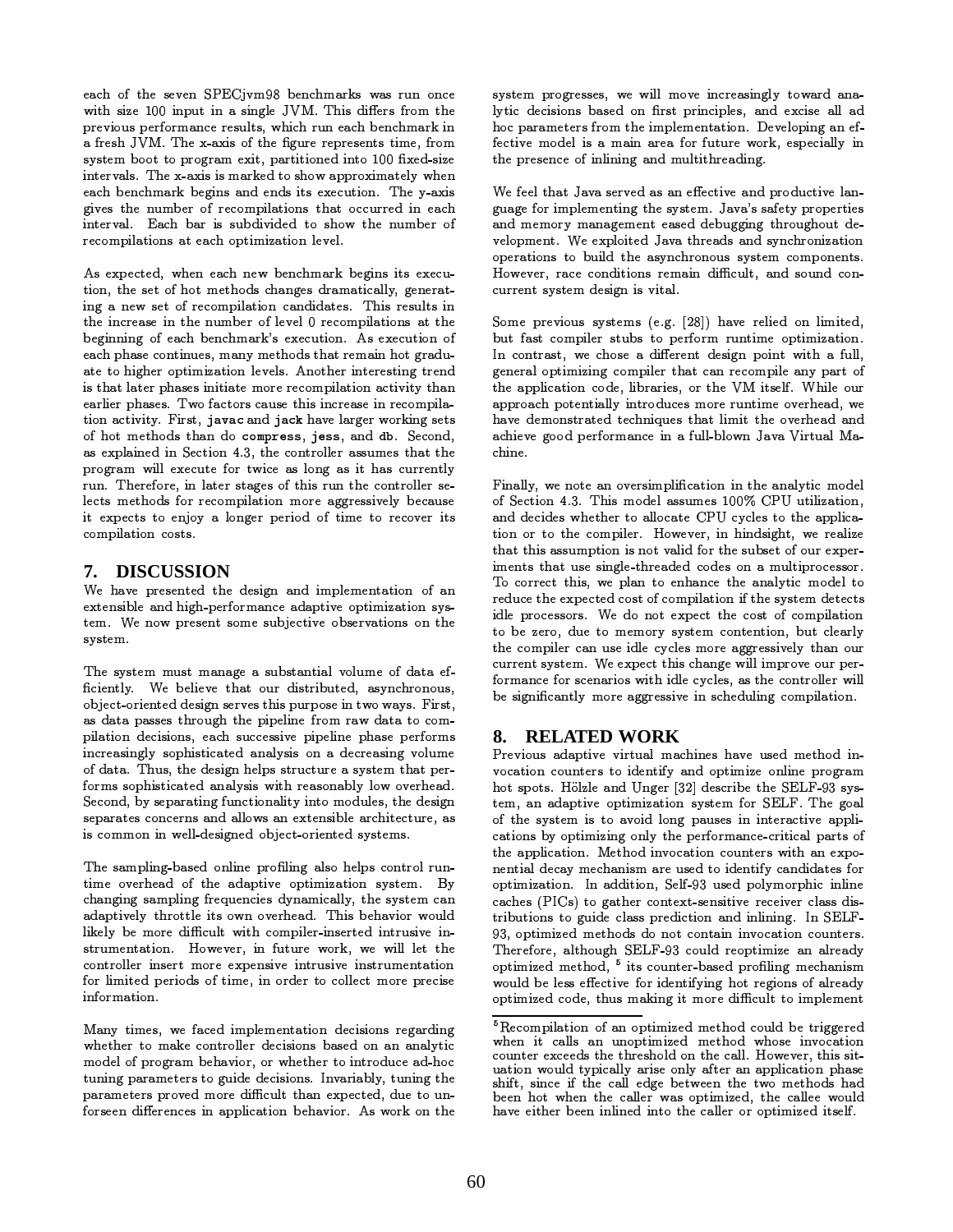an effective multi-level optimization strategy. In contrast, our sampling technique allows optimized, as well as unoptimized, methods to be sampled continuously and fairly.

The HotSpot JVM [34] and the IBM Java Just-in-Time compiler (version 3.0) [43] are adaptive systems for Java. Both systems initially interpret an application and later compile performance-critical code. The IBM JIT uses method invocation counters augmented to accommodate loops in methods to trigger compilation. Details of the HotSpot compilation system are not provided.

Bala et al. [9] describe Dynamo, a transparent dynamic optimizer that performs optimizations at runtime on a native binary. Dynamo initially interprets the program, keeping counters to identify sections of code called hot traces. These sections are then optimized and written as an executable.

Other dynamic optimization research have used non-samplebased profiling techniques to identify and optimize online program hot spots. Burger and Dybvig [12, 13] explore profile-driven dynamic recompilation in Scheme, with an implementation of a basic block reordering optimization. Unfortunately, the overhead for basic block edge profiling, even after applying basic block reordering, is 27% of the execution time. Furthermore, they require programmer intervention to determine how to throttle profiling to reduce its overhead. In contrast, our sampling technique's overhead is low enough (Section 6) that sampling can be continuous, and our architecture for adaptive optimization does not require any programmer intervention.

Hansen [30] describes an adaptive FORTRAN system that makes automatic optimization decisions. When a basic block counter reaches a threshold, the basic block is reoptimized and moved to the next *optimization* state, where more aggressive optimizations are performed.

Perhaps the work that is most similar to our work is that of Kistler [35]. Kistler presents a continuous program optimization architecture for Oberon that allows "up-to-theminute" profiling information to be used in program reoptimization. Kistler concludes that continuous optimization can produce better code than can be achieved with offline compilation, regardless of whether profiling information is used in the latter. There are some interesting differences in the overall architectural design of his and our systems. Consider, for example, the interactions between the controller (manager) and runtime measurements (profiler). In his design, this interaction is based on a message protocol in which the "individual profiling components are autonomous." In our design, an organizer thread processes the profiling data for consumption by the controller. Adding a new organizer thread allows alternative processing of raw profiling data without requiring a new profiler. Although Kistler evaluates the time overhead of periodically sampling the program counter, it is not obvious what optimizations are driven by this sampling technique, and therefore he does not evaluate the technique's usefulness. In contrast, we are able to demonstrate the effect on performance of optimizations that are driven by our sample-based profiling. Finally, it is hard to compare the results of the two systems due to the difference in languages, the maturity of the systems, the different target optimizations, and the selection of benchmarks. For example, Kistler's work does not measure the difference in a program's behavior between its startup and steady states.

Whaley [46] implemented sample-based calling-context-sensitive profiling in a production JIT compiler. He demonstrated that the overhead of this sample-based approach was low enough to run continuously, and that this sampling technique is stable over repeated runs of the same benchmark with the same set of inputs. However, no optimizations are driven by the sampled data and he does not, therefore, evaluate the sampling technique's usefulness.

Another area of research considers runtime optimizations that exploit invariant runtime values. Because such values are not statically determinable, these systems provide optimization opportunities not available with static compilation. Some systems include  $DyC$  [8, 27, 28], Tempo [38] (based on C), Fabius [37] (based on ML), and Consel and Noel's work [19] which takes a partial evaluation approach. The tcc system [39] provides a mechanism to specify and compose arbitrary expressions and statements at runtime. The main disadvantage of these techniques is that they rely on programmer directives to identify the regions of code to be optimized.

Other work [17, 29] has explored offline profile-directed compilation schemes that use one or more profiles from previous runs of an application as feedback into a compiler to make better optimization decisions for future executions. In addition, there are fully automated profiling systems that use transparent low overhead profiling to improve performance of future executions. Such systems include Digital FX!32 [33], Morph [48], and  $D\,CPI$  [4]. In contrast, this paper focuses on using profiling information of an application's execution to help optimize that same execution of the application. Nevertheless, our architecture can be extended to handle offline profile-directed compilation schemes; for example, the controller could use compilation plans and profiling data from previous executions of an application.

There are also nonadaptive systems that perform compilation/optimization at runtime to avoid the cost of interpretation. This includes early work such as the Smalltalk-80 [24] and Self-91 [16] systems, as well many of today's JIT Java compilers [1, 36, 47].

Previous studies have evaluated the viability of selective optimization. Arnold et al. [6] used the Jalapeño JVM to quantify the performance potential of selective optimization. Their results confirmed that selective optimization has the potential to significantly outperform a fixed JIT strategy and can even approach the performance of static compilation for longer-running benchmarks. Radhakrishnan et al. [41] used the Kaffe Virtual Machine to establish the maximum performance improvement possible by interpreting, rather than compiling, cold methods for the SPECjvm98 with input size 1.

Serrano et al. [42] describe a quasi-static compilation approach using Jalapeño that attempts to avoid the costs of dynamic compilation. Using their approach, an application is pre-executed and the compiled images are written to a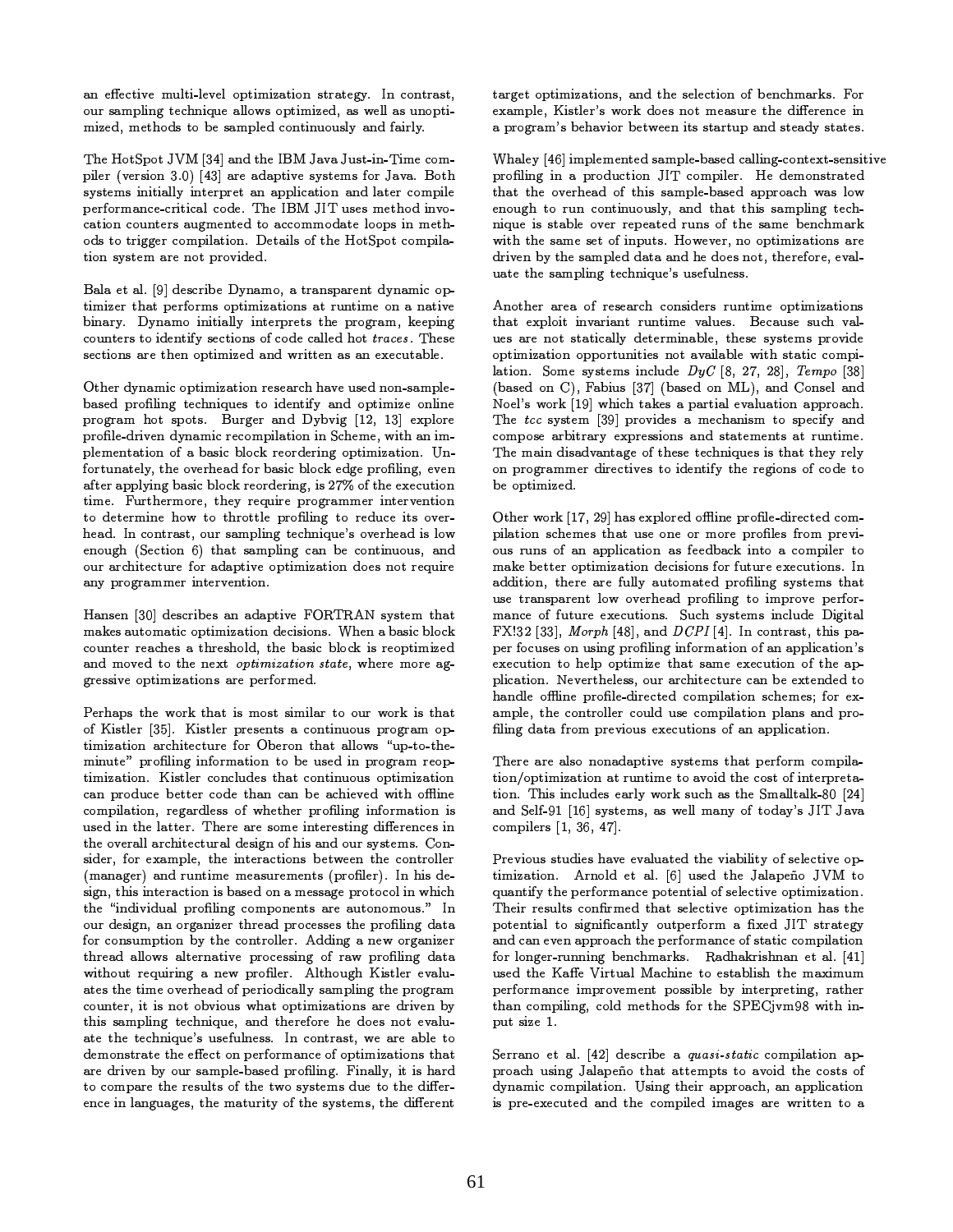file before the JVM terminates. When a compiled method is needed during subsequent executions of the application, the dynamic compiler is not automatically invoked as is the case in our adaptive system. The system checks to see if a precompiled image of the method exists. If an image exists, the system relocates and links the code into the new JVM environment. If no image exists, the dynamic compiler compiles the method.

### 9. **CONCLUSIONS**

We have described the design and implementation of the Jalapeño Adaptive Optimization System, a general and extensible architecture to support online feedback-directed optimization. The system is written completely in Java, allowing the techniques described to apply not only to the application, but also to the virtual machine and its components. We have presented the current instantiation of this framework, relying on sample-based online profiling, multiple optimization levels, and sample-driven online feedbackdirected inlining.

Performance results demonstrate that low-overhead sampling techniques can effectively drive profile-directed online recompilation of Java programs. The adaptive system, including recompilation, on average introduces less than 10% overhead and delivers total system performance competitive with the best alternative strategies considered. We have further demonstrated that a multi-level optimization strategy can deliver robust performance in both startup and steadystate program regimes, competitive with the best alternative in each regime. Finally, we have demonstrated that sampling techniques can effectively drive feedback-directed inlining, delivering performance improvements of 11% on average and up to 73%.

This system provides a flexible infrastructure for future research on online optimization. Future research topics include automatic specialization, profile-directed memory layout optimizations, refinements to the recompilation analytic model, and consideration of larger server codes based on IBM middleware products. We anticipate that the Jalapeño Adaptive Optimization System will play a key role in our efforts to improve Java server performance.

### **Acknowledgments**

We thank the Jalapeño team members [2] for their work in developing the system used to conduct this research. We thank Vivek Sarkar for his support of this work. We also thank Barbara Ryder for her support of Matthew Arnold's involvement in this work. Michael Burke, Laureen Treacy, and the anonymous OOPSLA reviewers provided valuable suggestions and feedback on the presentation of this work.

## 10. REFERENCES

- [1] A.-R. Adl-Tabatabai, M. Cierniak, C.-Y. Lueh, V. M. Parikh, and J. M. Stichnoth. Fast, effective code generation in a Just-in-Time Java compiler. In Proceedings of the ACM SIGPLAN'98 Conference on Programming Language Design and Implementation (PLDI), pages 280-290, Montreal, Canada, 17-19 June 1998. SIGPLAN Notices 33(5), May 1998.
- [2] B. Alpern, C. R. Attanasio, J. J. Barton, M. G. Burke, P. Cheng, J.-D. Choi, A. Cocchi, S. J. Fink, D. Grove, M. Hind. S. F. Hummel. D. Lieber. V. Litvinov. M. F. Mergen, T. Ngo, J. R. Russell, V. Sarkar, M. J. Serrano, J. C. Shepherd, S. E. Smith, V. C. Sreedhar, H. Srinivasan, and J. Whaley. The Jalapeño virtual machine. IBM Systems Journal, 39(1), 2000.
- [3] B. Alpern, D. Attanasio, J. J. Barton, A. Cocchi, D. Lieber, S. Smith, and T. Ngo. Implementing Jalapeño in Java. In ACM Conference on Object-Oriented Programming Systems, Languages, and Applications, pages 314-324, 1999.
- [4] J. M. Andersen, L. M. Berc, J. Dean, S. Ghemawat, M. R. Henzinger, S.-T. A. Leung, R. L. Sites, M. T. Vandevoorde, C. A. Waldspurger, and W. E. Weihl. Continuous profiling: Where have all the cycles gone? Technical Note 1997-016a, Digital Systems Research Center, www.research.digital.com/SRC, Sept. 1997.
- [5] M. Arnold, S. Fink, V. Sarkar, and P. Sweeney. A comparative study of static and dynamic heuristics for inlining. In ACM SIGPLAN Workshop on Dynamic and Adaptive Compilation and Optimization, 2000.
- [6] M. Arnold, M. Hind, and B. G. Ryder. An empirical study of selective optimization. In 13th International Workshop on Languages and Compilers for Parallel Computing, Aug. 2000.
- [7] M. Arnold and P. F. Sweeney. Approximating the calling context tree via sampling. Technical Report RC 21789, IBM T.J. Watson Research Center, July 2000.
- [8] J. Auslander, M. Philipose, C. Chambers, S. J. Eggers, and B. N. Bershad. Fast, effective dynamic compilation. In Proceedings of the ACM SIGPLAN '96 Conference on Programming Language Design and Implementation, pages 149-159, Philadelphia, Pennsylvania, 21-24 May 1996. SIGPLAN Notices  $31(5)$ , May 1996.
- [9] V. Bala, E. Duesterwald, and S. Banerjia. Dynamo: A transparent dynamic optimization system. In SIGPLAN 2000 Conference on Programming Language Design and Implementation, June 2000.
- [10] T. Ball and J. R. Larus. Branch prediction for free. In Proceedings of the ACM SIGPLAN'93 Conference on Programming Language Design and Implementation (PLDI), pages 300-313, Albuquerque, New Mexico, 23-25 June 1993. SIGPLAN Notices 28(6), June 1993.
- [11] R. Bodik, R. Gupta, and V. Sarkar. ABCD: Eliminating Array Bounds Checks on Demand. In SIGPLAN 2000 Conference on Programming Language Design and Implementation, June 2000.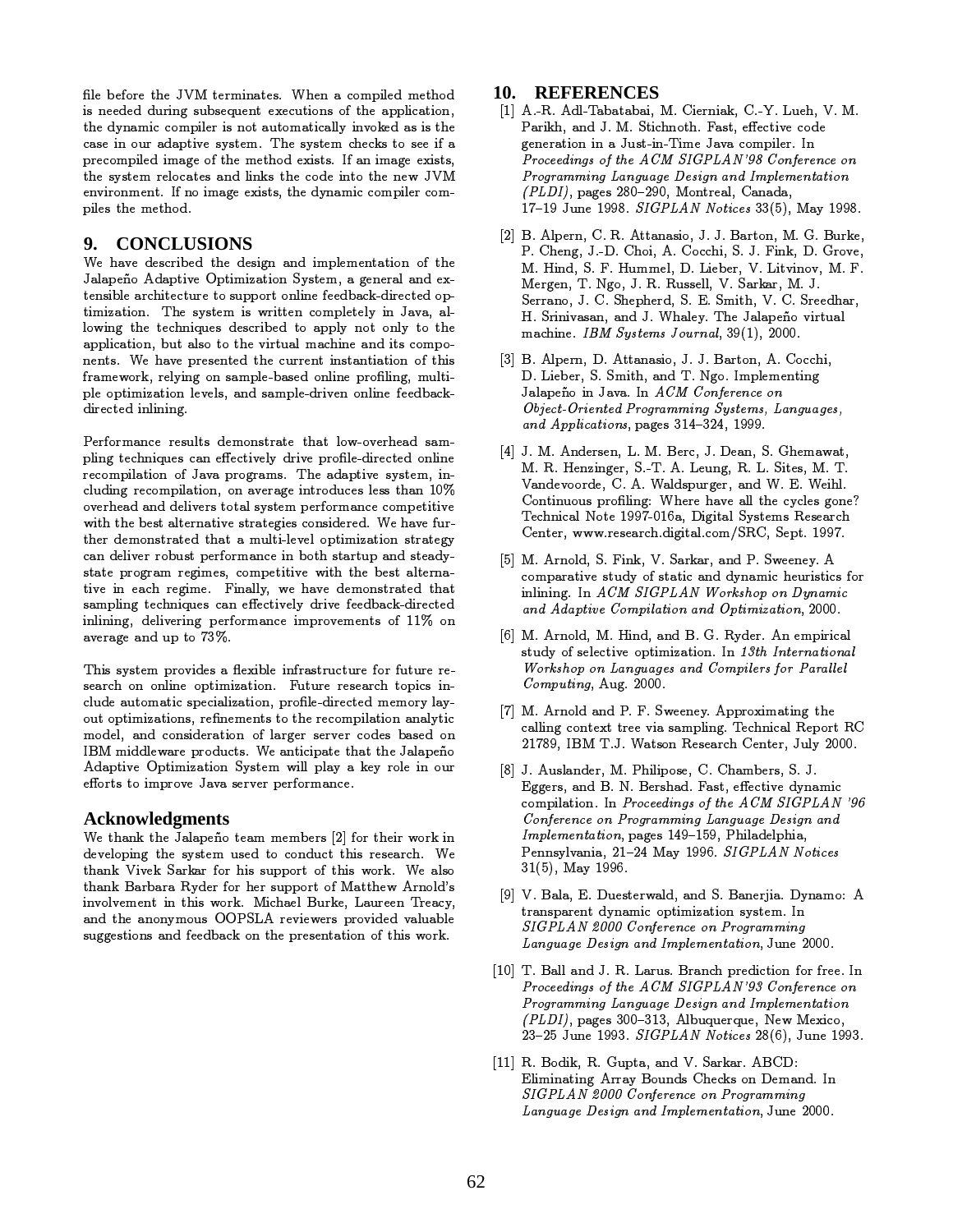- [12] R. G. Burger. Efficient Compilation and Profile-Driven Dynamic Recompilation in Scheme. PhD thesis, Indiana University, 1997.
- [13] R. G. Burger and R. K. Dybvig. An infrastructure for profile-driven dynamic recompilation. In ICCL'98, the IEEE Computer Society International Conference on Computer Languages, May 1998.
- [14] M. G. Burke, J.-D. Choi, S. Fink, D. Grove, M. Hind, V. Sarkar, M. J. Serrano, V. C. Sreedhar, H. Srinivasan, and J. Whaley. The Jalapeño dynamic optimizing compiler for Java. In ACM 1999 Java Grande Conference, pages 129-141, June 1999.
- [15] B. Calder, P. Feller, and A. Eustace. Value profiling. In the 30th International Symposium on Microarchitecture, pages 259-269, Dec. 1997.
- [16] C. Chambers and D. Ungar. Making pure object-oriented languages practical. In  $ACM$ Conference on Object-Oriented Programming Systems, Languages, and Applications, pages 1-15, Nov. 1991. SIGPLAN Notices 26(11).
- [17] P. P. Chang, S. A. Mahlke, W. Y. Chen, and W. mei W. Hwu. Profile-guided automatic inline expansion for  $C$  programs. Software - Practice and Experience,  $22(5):349-369$ , May 1992.
- [18] M. Cierniak, G.-Y. Lueh, and J. M. Stichnoth. Practicing JUDO: Java Under Dynamic Optimizations. In SIGPLAN 2000 Conference on Programming Language Design and Implementation, June 2000.
- [19] C. Consel and F. Noël. A general approach for run-time specialization and its application to C. In Conference Record of the 23rd ACM SIGPLAN-SIGACT Symposium on Principles of Programming Languages, pages 145-156, Jan. 1996.
- [20] T. S. P. E. Corporation. SPEC JVM98 Benchmarks. http://www.spec.org/osg/jvm98, 1998.
- [21] R. Cytron, J. Ferrante, B. K. Rosen, M. N. Wegman, and F. K. Zadeck. An efficient method for computing static single assignment form and the control dependence graph. ACM Transactions on Programming Languages and Systems, 13(4):451-490, 1991.
- [22] J. Dean and C. Chambers. Towards better inlining decisions using inlining trials. In Proceedings of the ACM Conference on LISP and Functional Programming '94, pages 273-282, Orlando, FL, June 1994.
- [23] D. Detlefs and O. Agesen. Inlining of virtual methods. In the 13th European Conference on Object Oriented Programming, 1999.
- [24] L. P. Deutsch and A. M. Schiffman. Efficient implementation of the Smalltalk-80 system. In 11th Annual ACM Symposium on the Principles of Programming Languages, pages 297-302, Jan. 1984.
- [25] S. Fink, K. Knobe, and V. Sarkar. Unified Analysis of Array and Object References in Strongly Typed Languages. In Seventh International Static Analysis  $Symposing(2000)$ , June 2000.
- [26] J. Gosling, B. Joy, and G. Steele. The Java Language Specification. Addison Wesley, 1996.
- [27] B. Grant, M. Mock, M. Philipose, C. Chambers, and S. Eggers. DyC: An expressive annotation-directed dynamic compiler for C. Technical Report TR-97-03-03, University of Washington, Department of Computer Science and Engineering, Mar. 1997.
- [28] B. Grant, M. Philipose, M. Mock, C. Chambers, and S. J. Eggers. An evaluation of staged run-time optimizations in DyC. In Proceedings of the ACM SIGPLAN '99 Conference on Programming Language Design and Implementation, pages 293-304, 1999.
- [29] D. Grove, J. Dean, C. Garrett, and C. Chambers. Profile-guided receiver class prediction. In ACM Conference on Object-Oriented Programming Systems, Languages, and Applications, pages 108-123, Oct. 1995.
- [30] G. J. Hansen. Adaptive Systems for the Dynamic Run-Time Optimization of Programs. PhD thesis, Carnegie-Mellon University, 1974.
- [31] U. Hölzle. Adaptive Optimization for Self: Reconciling High Performance with Exploratory Programming. PhD thesis, Stanford University, Aug. 1994.
- [32] U. Hölzle and D. Ungar. Reconciling responsiveness with performance in pure object-oriented languages. ACM Transactions on Programming Languages and Systems, 18(4):355-400, July 1996.
- [33] R. J. Hookway and M. A. Herdeg. Digital FX!32: Combining emulation and binary transslation. Digital Technical Journal,  $9(1):3-12$ , Jan. 1997.
- [34] The Java Hotspot performance engine architecture. White paper available at http://java.sun.com/products/hotspot/whitepaper.html, Apr. 1999.
- [35] T. P. Kistler. Continuous Program Optimization. PhD thesis, University of California, Irvine, 1999.
- [36] A. Krall. Efficient JavaVM Just-in-Time compilation. In J.-L. Gaudiot, editor, International Conference on Parallel Architectures and Compilation Techniques, pages 205-212, Oct. 1998.
- [37] M. Leone and P. Lee. Dynamic specialization in the Fabius system. ACM Computing Surveys, 30(3es):1-5, Sept. 1998. Article 23.
- [38] R. Marlet, C. Consel, and P. Boinot. Efficient incremental run-time specialization for free. In Proceedings of the ACM SIGPLAN '99 Conference on Programming Language Design and Implementation, pages 281-292, 1999.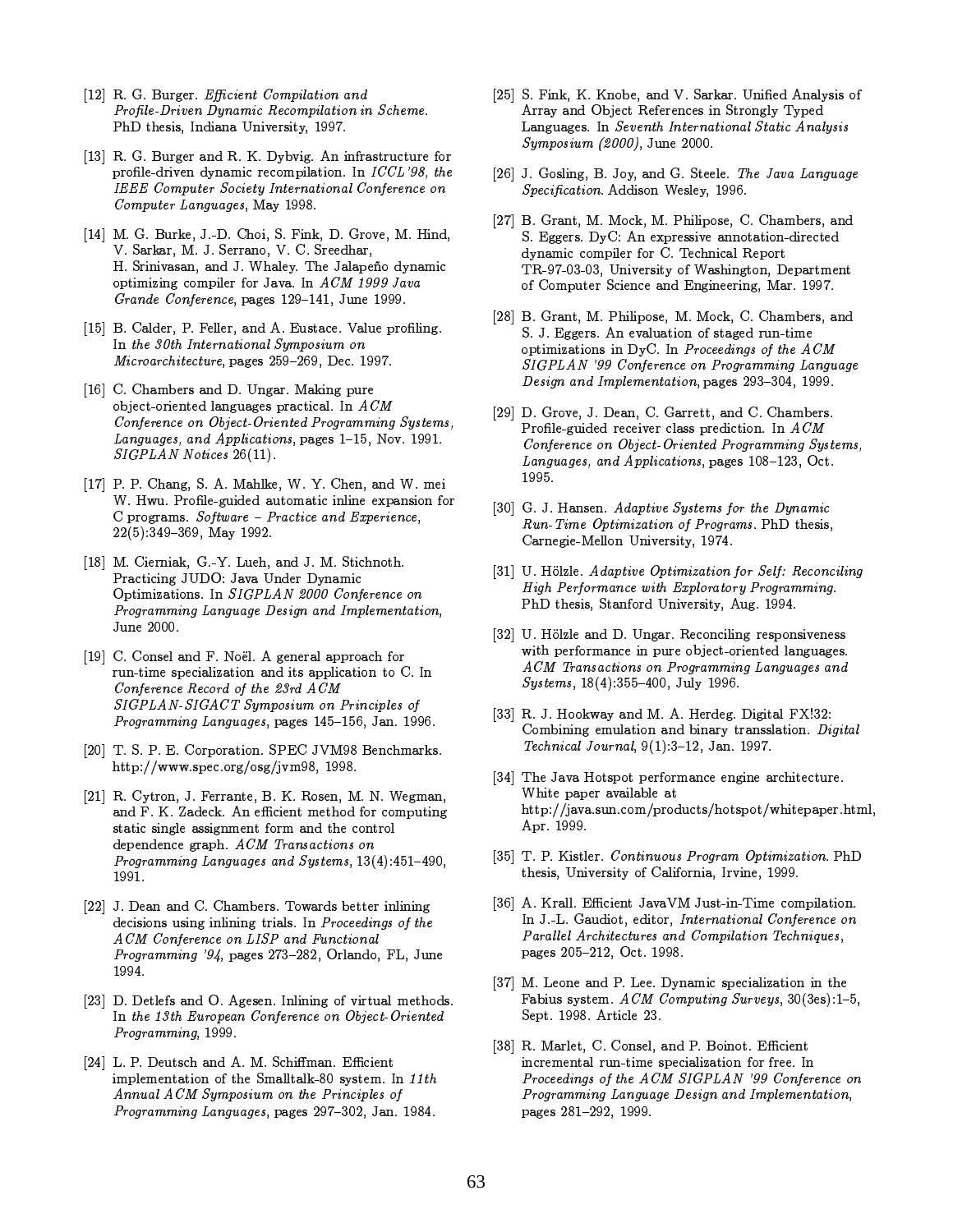- [39] M. Poletto, D. R. Engler, and M. F. Kaashoek. tcc: A system for fast, flexible, and high-level dynamic code generation. In Proceedings of the ACM SIGPLAN'97 Conference on Programming Language Design and Implementation (PLDI), pages 109-121, Las Vegas, Nevada, 15-18 June 1997. SIGPLAN Notices 32(5), May 1997.
- [40] M. Poletto and V. Sarkar. Linear scan register allocation. ACM Transactions on Programming Languages and Systems, 21(5):895-913, Sept. 1999.
- [41] R. Radhakrishnan, N. Vijaykrishnan, L. K. John, and A. Sivasubramaniam. Architectural issues in Java runtime systems. In Proceedings of the Sixth International Symposium on High Performance Computer Architecture (HPCA-6), pages 387-398, Toulouse, France, Jan. 2000.
- [42] M. Serrano, R. Bordawekar, S. Midkiff, and M. Gupta. Quasi-static compilation in Java. In ACM Conference on Object-Oriented Programming Systems, Languages, and Applications, Oct. 2000.
- [43] T. Suganama, T. Ogasawara, M. Takeuchi, T. Yasue, M. Kawahito, K. Ishizaki, H. Komatsu, and T. Nakatani. Overview of the IBM Java Just-in-Time compiler. IBM Systems Journal, 39(1), 2000.
- $[44]$  VolanoMark 2.1. http://www.volano.com/benchmarks.html.
- [45] J. Whaley. Dynamic optimization through the use of automatic runtime specialization. M.eng., Massachussetts Institute of Technology, May 1999.
- [46] J. Whaley. A portable sampling-based profiler for Java virtual machines. In ACM 2000 Java Grande Conference, June 2000.
- [47] B.-S. Yang, S.-M. Moon, S. Park, J. Lee, S. Lee, J. Park, Y. C. Chung, S. Kim, K. Ebcioglu, and E. Altman. LaTTe: A Java VM Just-in-Time compiler with fast and efficient register allocation. In International Conference on Parallel Architectures and Compilation Techniques, Oct. 1999.
- [48] X. Zhang, Z. Wang, N. Gloy, J. B. Chen, and M. D. Smith. System support for automated profiling and optimization. In Proceedings of the 16th Symposium on Operating Systems Principles (SOSP-97), Operating Systems Review, 31(5), pages 15-26, Oct. 5-8 1997.